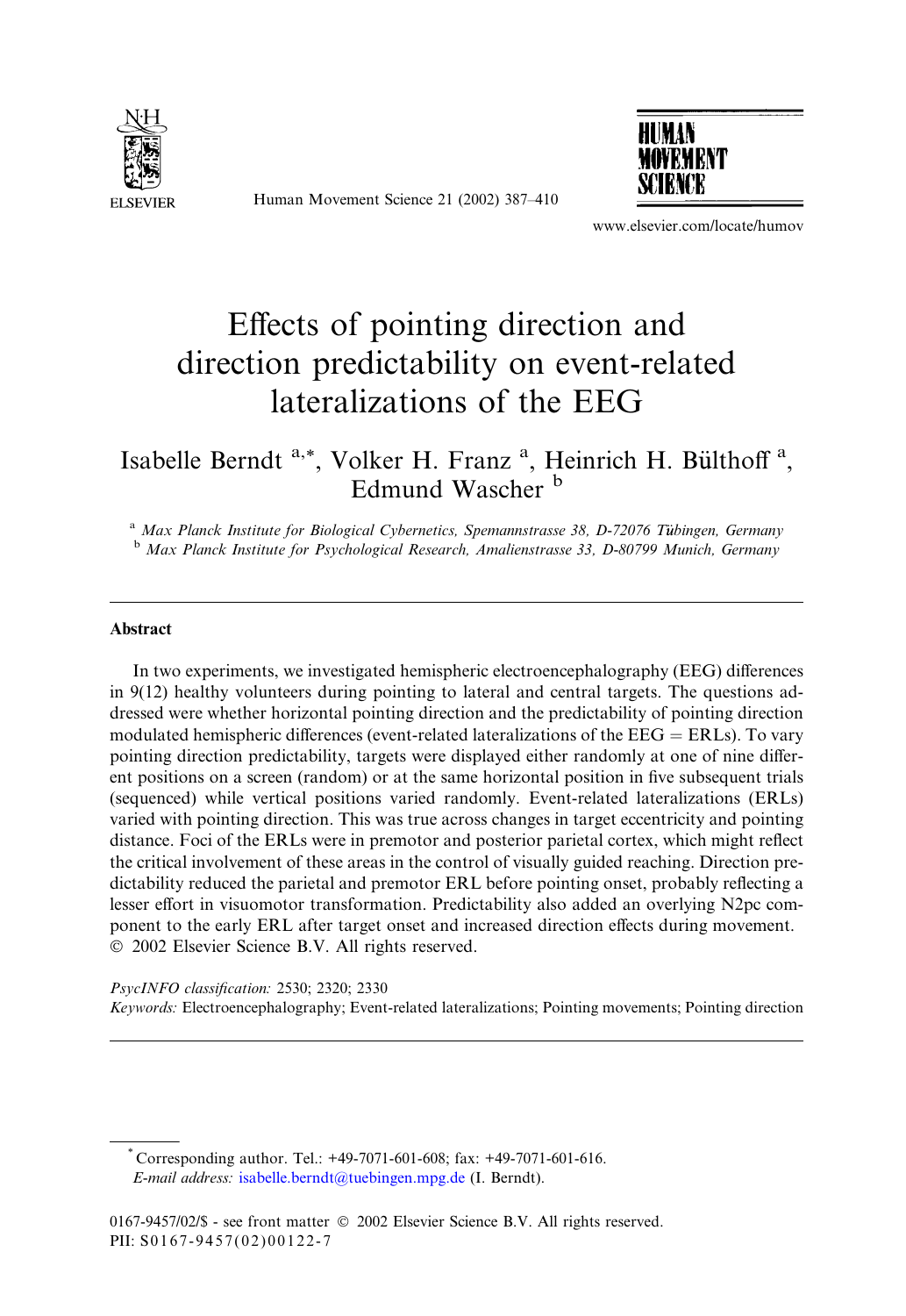# 1. Introduction

To reach towards a target, visual and somatosensory information have to be integrated and transformed into the appropriate motor output. Several areas of the brain are involved in the underlying neural processes in a network of fronto-parietal connections (Glickstein, 2000; Johnson, Ferraina, Bianchi, & Caminti, 1996; Kertzman, Schwarz, Zeffiro, & Hallett, 1997). At one 'end' of this network, posterior parietal cortex is concerned with planning and controlling goal directed reaching movements. It is involved in visuospatial attention and spatial orienting (Grafton, Mazziotta, Woods, & Phelps, 1992; Kastner & Ungerleider, 2000; Yamaguchi, Tsuchiya, & Kobayashi, 1994) and in transforming the location of the visual target into motor coordinates (Lacquaniti & Caminti, 1998). Internal representations of limb and target position are formed and updated in posterior parietal cortex (Clower et al., 1996). At the other 'end', premotor neurons receive visual input from parietal cortex and project to the primary motor cortex. Little is known about the temporal aspects of processing in this cortical network for reaching movements in humans.

Electroencephalography (EEG) is a means of investigating cortical processes with high temporal resolution. A number of EEG studies have provided insights into some critical aspects of visuomotor processing including target selection, directional encoding, and movement preparation. These studies investigated contra-ipsilateral hemispheric differences in cortical activity. Contra-ipsilateral EEG asymmetries were first used to analyze movement preparation (De Jong, Wierda, Mulder, & Mulder, 1988; Gratton, Coles, Sirevaag, Eriksen, & Donchin, 1988) and revealed the wellinvestigated component called 'lateralized readiness potential' (LRP) over the motor cortex, which reflects lateralized activation of hand motor areas prior to movement execution. The attentional selection of task relevant stimuli is reflected in another lateralized but non-motor component called the 'N2 posterior contralateral' or N2pc (Luck & Hillyard, 1994a,b) that reflects a negative component contralateral to a relevant stimulus position. Lateralized EEG components encoding directional information relevant for the motor response have been found in lateral premotor cortex (Verleger, Vollmer, Wauschkuhn, van der Lubbe, & Wascher, 2000) and posterior parietal cortex (Wauschkuhn, Wascher, & Verleger, 1997). Of the two areas, posterior parietal cortex seems to encode directional information about the response irrespective of the effector: In a four-choice response task, in which a cue either did or did not provide directional information about the required response, Wauschkuhn et al. (1997) found two lateralized temporo-parietal components during the preparation phase of the response after the stimulus had delivered directional information. Participants had to perform either saccades to the left or right or move the left or right finger according to the direction indicated by a central cue. A first component (early temporo-parietal lateralization, ETPL) was evident irrespective of the effector and indicated an increase in negativity contralateral to the direction indicated by the cue. The second component (late temporo-parietal lateralization, LTPL) was reversed in polarity and only evident with finger movements. The authors concluded that the ETPL represented encoding of directional information in posterior parietal cortex necessary for any movement, whereas the LTPL might reflect effector specific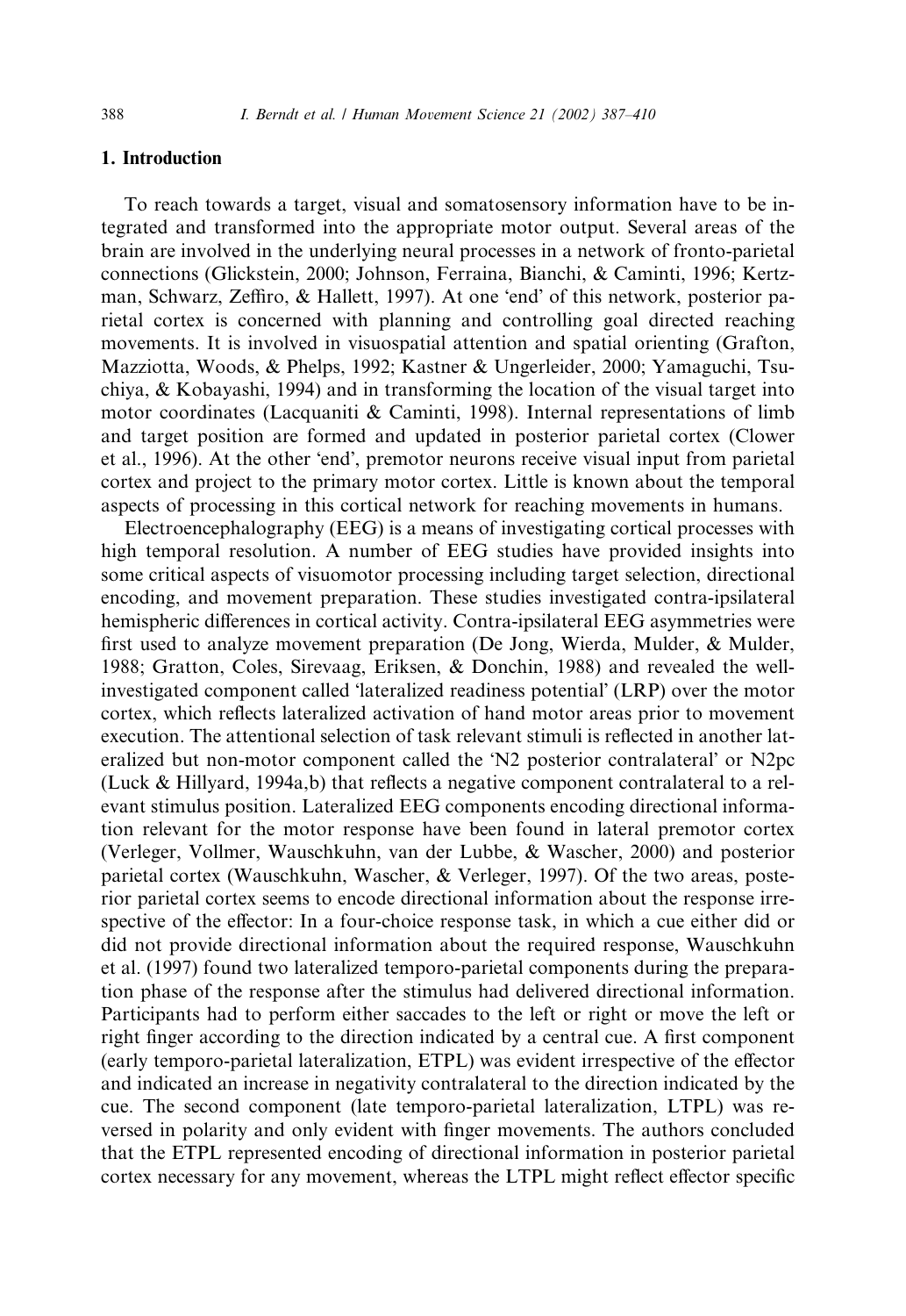reafferent anticipatory activation of areas in somatosensory cortex where the finger is represented.

It might be suggested that directional components in posterior parietal cortex might not only be elicited by eye or finger movements, but might also reflect the direction of visually triggered reaching movements. The present study explored the directional aspect of pointing movements, i.e., pointing to a target in the ipsilateral or contralateral hemifield with respect to the pointing arm. We applied an LRP-like subtraction method to electrode sites distributed over the whole scalp (illustrated in Fig. 1) to gain insights into the interaction of the different cortical areas involved in visuomotor coordination (Eimer, 1996; Wascher, & Wauschkuhn, 1996). To analyze EEG asymmetries (event-related lateralizations, ERLs), activity at electrode sites ipsilateral to the response or the stimulus is subtracted from that at the corresponding contralateral sites.

Data from two different experiments will be presented, in which participants pointed to a target that could appear at different positions on a screen. The horizontal position of the target determined, which of three types of pointing movements was required. These movements differed in pointing direction: contralateral (from a right starting position to a target on the left side of the screen or vice versa), ipsilateral (from a right starting position to a right-sided target or from a left starting position to a left-sided target), and central (from a left or right starting position



Fig. 1. Experiment 1: map of electrode sites, for which difference potentials were calculated. Names of sites are given only in the right hemisphere. The asterisk indicates the fact that contralateral and ipsilateral electrode sites were combined in the difference potential (i.e.,  $PI^* = PI/2$ ). F: frontal, FC: fronto-central, C: central, CP: centro-parietal, P: parietal, PO: parieto-occipital, and O: occipital areas.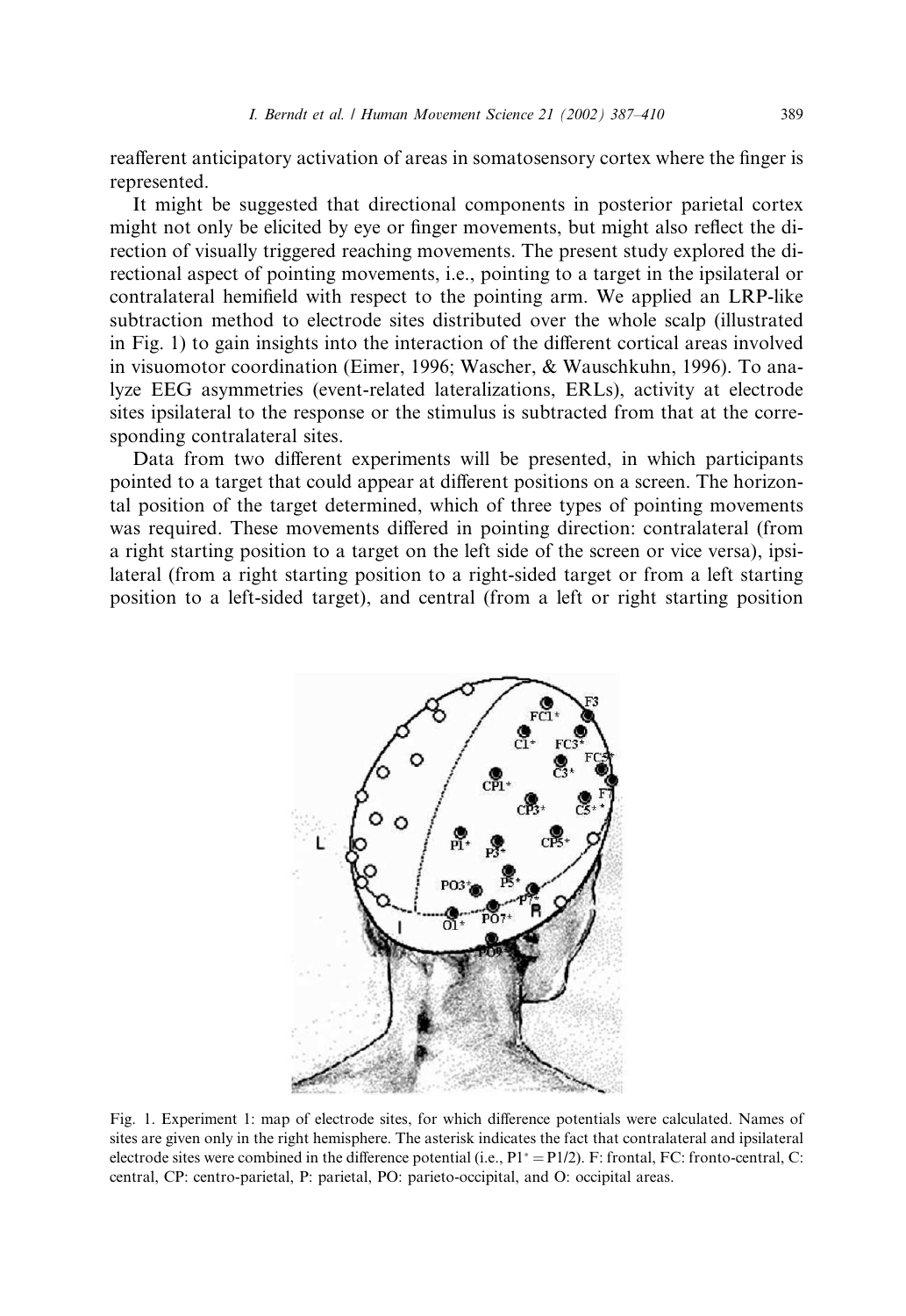to a target on the centerline of the screen). This allowed us to study effects of target position, and consequently movement direction, on hemispheric EEG asymmetries at different times during processing.

Additionally, we examined whether predictability of the horizontal target position, which corresponded to pointing direction, had an effect on visuomotor processing. Predictable target position might have opposite effects on attentional orienting and response preparation. Visuospatial attention in the hemifield in which the target predictably appears might be increased. This should result in increased activation in posterior parietal cortex, which is involved in visual attention. As an indicator of increased visuospatial attention, the N2pc might be larger. On the other hand, response preparation might be facilitated. Detecting spatial information and transforming it into response coordinates might be less relevant, since spatial codes do not need to be redefined. This might result in decreased activity in the frontoparietal network for reaching. It might especially reduce the directional ETPL component proposed by Wauschkuhn et al. (1997). Thus, by varying target position predictability, additional information about the functional relevance of components could be derived from the ERLs.

The aim of the present study was to identify ERL components of visuomotor transformation from target onset to movement execution that are (a) reflected in contra-ipsilateral EEG asymmetries and (b) modulated by pointing direction and/ or direction predictability and the cortical areas, which are involved in these directional processes.

#### 2. Experiment 1

In Experiment 1, we investigated whether pointing to ipsilateral, central, or contralateral targets with respect to the active arm changed ERLs from target onset to movement execution and whether these effects were modulated by the predictability of pointing direction.

# 2.1. Methods

#### 2.1.1. Participants

Event-related potentials (ERPs) were recorded from nine right-handed healthy participants (six females). Age ranged from 17 to 27 (average 20.7 years). Vision was normal or corrected to normal.

#### 2.1.2. Apparatus

During the recording, participants were seated in a soundproof EEG cabin that shielded electromagnetic fields. Participants sat on a chair with their chin and forehead fixed in a headrest. Stimuli were presented on a 21 in. computer monitor that was located 47 cm in front of the participants. The center of the screen was aligned with participants' eye height. At the beginning of each trial, the hands were placed in the starting positions on a table in 27 cm distance to the participants and 17 cm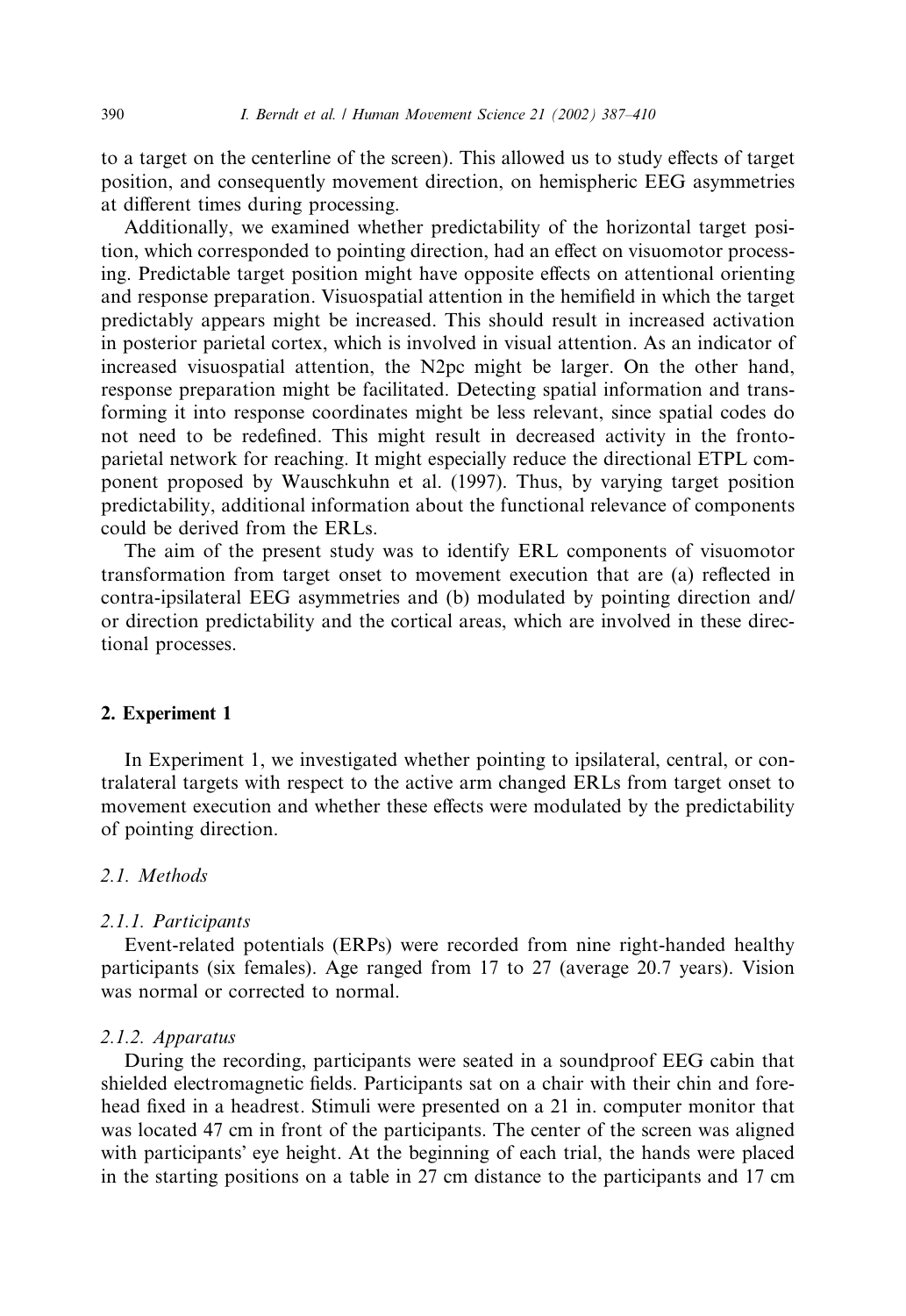distance between the left and right hand positions. When in the starting positions, participants' forearms and upper arms were aligned in a  $90^{\circ}$  angle. Starting positions were haptically detectable small ridges, which the index fingers rested on. A shield prevented the participants from seeing their hands in the starting positions. The hand used for pointing became visible when it approached the screen during a pointing movement. Lights in the cabin were turned off during the recording.

#### 2.1.3. Stimuli

Targets were filled white circles  $(1 \text{ cm or } 1.2^{\circ} \text{ of visual angle})$  on a black background. A trial started with a fixation cross presented in the center of the screen for 200 ms. After an ISI of 750 ms  $(\pm 250 \text{ ms})$  the target was presented and stayed visible for 1500 ms. The target could appear in one of nine different positions on the screen, which were spaced on the nodes of a notional  $3 \times 3$  grid with a vertical distance of 13.7 $\degree$  (11.5 cm) and a horizontal distance of 11.4 $\degree$  (9.5 cm). The central target was in the center of the screen. Hence, pointing to a target contralateral to the active arm required a movement across the body center and pointing to an ipsilateral target a more or less straightforward movement.

#### 2.1.4. Procedure

In one part of the experiment, targets were presented randomly in one of the nine positions (random). In the other part, the horizontal position of the target was the same in five subsequent trials, whereas the vertical position varied randomly (sequenced). Therefore, in four out of five trials in the sequenced condition, the participants could predict the horizontal position of the target and thus the horizontal direction of the pointing movement. Nonetheless, the pure motor demands in both conditions were the same. The arm moved vertically and horizontally from the starting position to the target on the screen.

Participants were instructed to keep both hands in the starting positions before and after each pointing movement with the index fingers extended. Once the target appeared, participants were to point as quickly and accurately as possible with one hand and touch the target on the screen briefly with the index finger. Participants were instructed not to slow down before touching the screen, thereby avoiding visually guided corrections of the trajectories. The movement should be completed (i.e., the hand should be back in the starting position) when the target disappeared.

Participants performed four blocks. The random and sequenced conditions were performed with the left and right hand in separate blocks. The hands were changed in subsequent blocks in order to avoid tiring of the arms. The order of blocks was counterbalanced. The random condition blocks consisted of 450 trials (9 positions  $\times$  50 repetitions). In the sequenced condition, the blocks consisted of 900 trials (3 horizontal positions  $\times$  5 trials in a sequence  $\times$  60 repetitions). The trajectories of the pointing movements were recorded by means of an ultrasonic tracking device (ZEBRIS system). For this purpose, a marker was fixed to the tip of the index finger. ZEBRIS data were used to compute response times and response-locked potentials and to exclude invalid trials.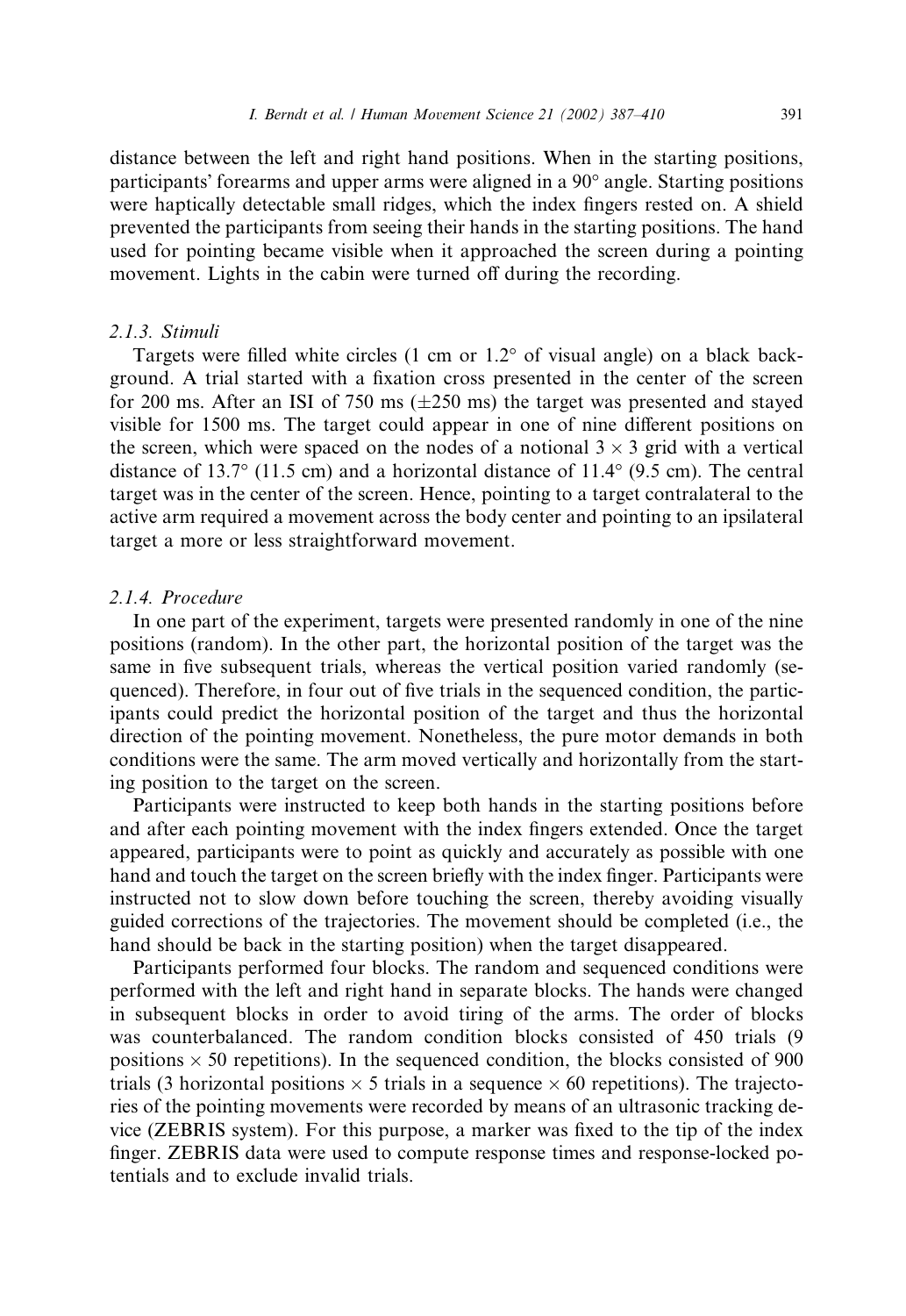# 2.1.5. Recording

EEG was recorded with Ag/AgCl electrodes from 53 scalp positions distributed over the entire scalp. An electrode attached to the tip of the nose was used as reference. Vertical EOG (vEOG) was recorded bipolarly from above and below the right eye and horizontal EOG (hEOG) from the outer canthi of both eyes. EEG and EOG were amplified and filtered by seven PSYLAB amplifiers (EEG8) with a 5.31 s time constant and a 0.03–35 Hz bandpass. EEG and EOG were digitized at 100 Hz for a period of 3 s, starting 190 ms before the fixation cross. ZEBRIS data were sampled at 100 Hz. The PC that presented the stimuli triggered ZEBRIS and EEG recordings simultaneously.

#### 2.1.6. Data processing and analysis

Trials with zero lines, out-of-scale values, slow drifts larger than 80  $\mu$ V in the measurement, and fast shifts larger than  $120 \mu V/500$  ms were excluded from further analyses. The transmission of vEOG and hEOG into the EEG was estimated separately in areas of maximum EOG variance and was subtracted from the EEG data. The hEOG was removed from the EEG more effectively than the vEOG. Nonetheless, since we evaluated contra-ipsilateral differences in the EEG, and vertical eye movements were symmetrical in both directions, they did not appear in the ERLs.

Response time was defined as the moment when the finger was 20 mm away from the starting position. Only trials in which the movement started with a minimal response time of 100 ms after target onset and which met an accuracy criterion (15 mm maximal distance to the target when participants first touched the screen) were analyzed. Thus, on average, 3.9% of the trials were rejected due to response data analysis (random: 2.5%, sequenced: 4.9%). ANOVAs with factors target predictability (levels 'sequenced' and 'random'), and direction (levels 'ipsilateral', 'central', and 'contralateral') were computed for response times, duration of movement (time from start of movement until the target was hit), and accuracy (measured as the absolute horizontal deviation from the target). ANOVAs with factors direction and sequence were performed to compare early and late trials in the sequenced condition. For this purpose, we computed means of the first two trials in a sequence and the last two trials, respectively.

ERLs: To assess hemispheric EEG differences, two types of difference potentials were calculated for 21 electrode pairs (see Fig. 1). For response-coded lateralizations, activity at an electrode site ipsilateral to the moving arm was subtracted from the activity at the corresponding contralateral electrode: In the blocks, in which the participants pointed with their right arm, activity at the electrodes over the right hemisphere was subtracted from activity at the corresponding electrode sites over the left hemisphere. In left hand blocks, activity at left hemisphere electrodes was subtracted from activity at the corresponding right hemisphere electrodes. These two difference waves were averaged and the resulting difference potentials reflected response-coded lateralizations irrespective left or right arm movements. To render visible hemispheric asymmetries that depended on the horizontal target position, stimulus-coded lateralizations were computed. In this case, activity at electrode sites ipsilateral to the hemifield in which the target appeared was subtracted from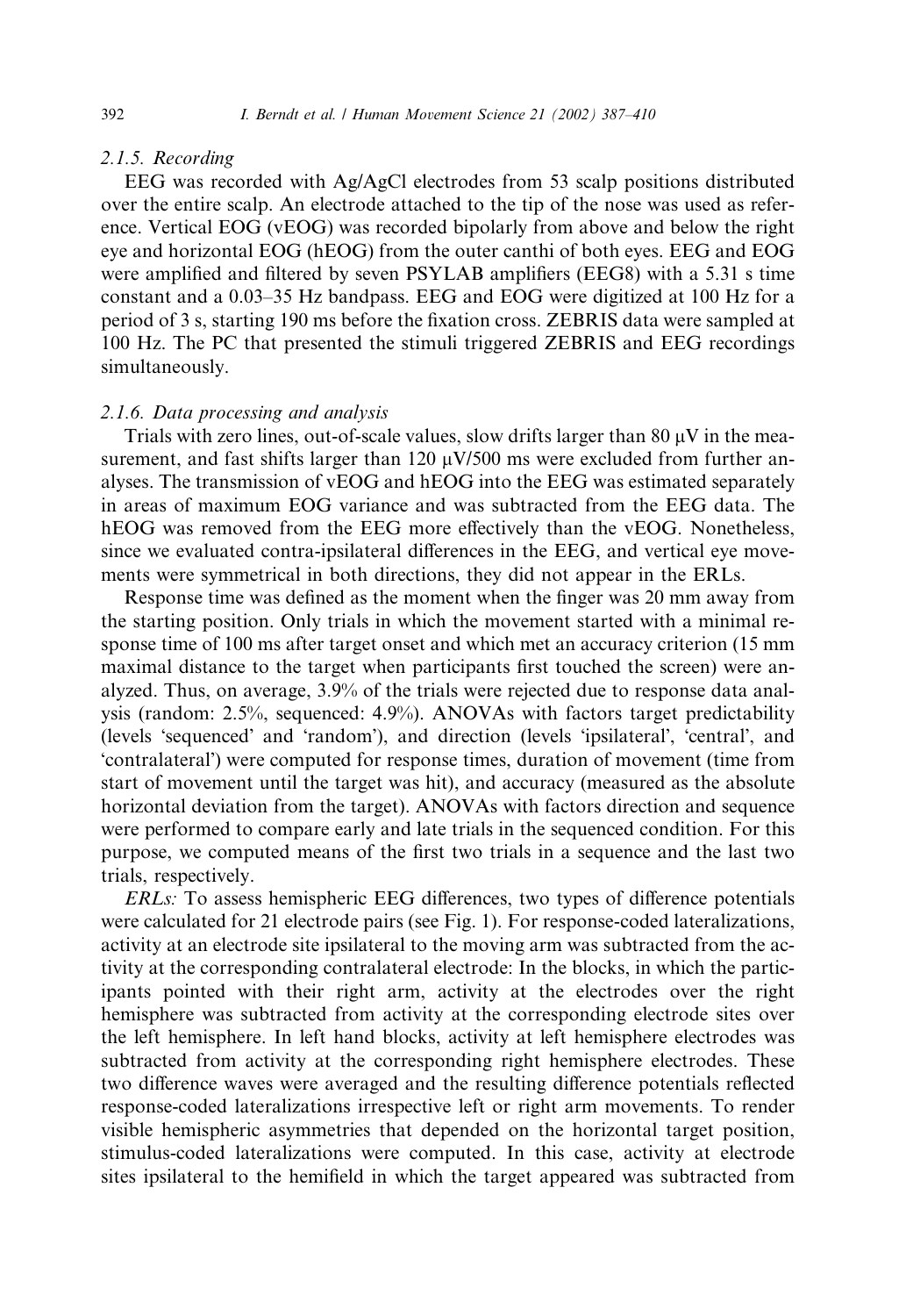the activity in the contralateral hemisphere. ERLs were averaged across trials and participants (grand mean), time locked to the onset of the target (stimulus-locked) or time locked to the start of the pointing movement (response-locked).

ERLs were analyzed in seven areas: frontal (pooled across F3/4, FC1/2, and FC3/ 4), centro-temporal (C3/4, C5/6), central (exclusively electrodes C1/2 over motor cortex), centro-parietal (CP3/4, CP5/6) parietal (P1/2, P3/4, PO3/4), temporo-parietal (P5/6, P7/8, PO7/8), and occipital (O1/2, closest to primary visual areas). These electrode groups represented the levels of the factor scalp site. If an interaction between factor scalp site and any other factor was significant, further ANOVAs were performed for each electrode group separately. ANOVAs with factors scalp site and sequence were performed to compare early and late trials in the sequenced condition. For this purpose, we computed means of the first two trials in a sequence and the last two trials, respectively. In this analysis, ERLs were averaged across directions. In the EEG analysis, F-statistics of the ANOVAs were corrected by Greenhouse Geisser Epsilon.

# 2.2. Results

Behavioral data: The effect of pointing direction on response times almost reached significance  $(F(2, 16) = 3.62, p = 0.051)$ . Responses tended to be slowest when pointing to a central target (average across random and sequenced: ipsilateral: 415 ms, contralateral: 416 ms, central: 423 ms).

No main effect of predictability was found when the random was compared to the sequenced design  $(F(1,8) = 0.24, p = 0.639)$ , but response times were significantly faster in the late trials than in the early trials in a sequence of repeated pointing direction (average across directions: early: 419 ms, late: 414 ms,  $F(1,8) = 6.60$ ,  $p = 0.033$ ). As a consequence of the difference in movement distances between ipsilateral and contralateral pointing movements, movement duration varied with pointing direction and was shortest for ipsilateral movements and longest for contralateral movements (average across random and sequenced: ipsilateral: 564 ms, central: 600 ms, contralateral: 650 ms,  $F(2, 16) = 122.05$ ,  $p < 0.001$ ). Pointing accuracy was highest with ipsilateral targets and lowest with contralateral targets (averaged deviations across random and sequenced: ipsilateral: 5.7 mm, central: 6.3 mm, contralateral: 7.6 mm,  $F(2, 16) = 18.794$ ,  $p < 0.001$ ).

 $EOG$ : The hEOG was measured at the time when it reached the plateau (300–500) ms after movement onset) in the stimulus-coded data (see Fig. 2). The effect of factor predictability on the hEOG almost reached significance  $(F(1, 8) = 5.04, p = 0.055)$ . It tended to be smaller in the sequenced compared to the random condition. Factor direction had a significant effect on the hEOG  $(F(1, 18) = 13.63, p = 0.006)$ . It was smaller when targets were presented ipsilateral to the response hand compared to contralateral targets. The hEOG was smaller in the late trials in a sequence compared to the early trials  $(F(1, 8) = 15.23, p = 0.005)$ .

ERL data: From the time of target onset to the execution of the pointing movement, we identified five ERL components. Two anterior ERLs were lateralized contralateral to the response side: As expected, an LRP (measured between 150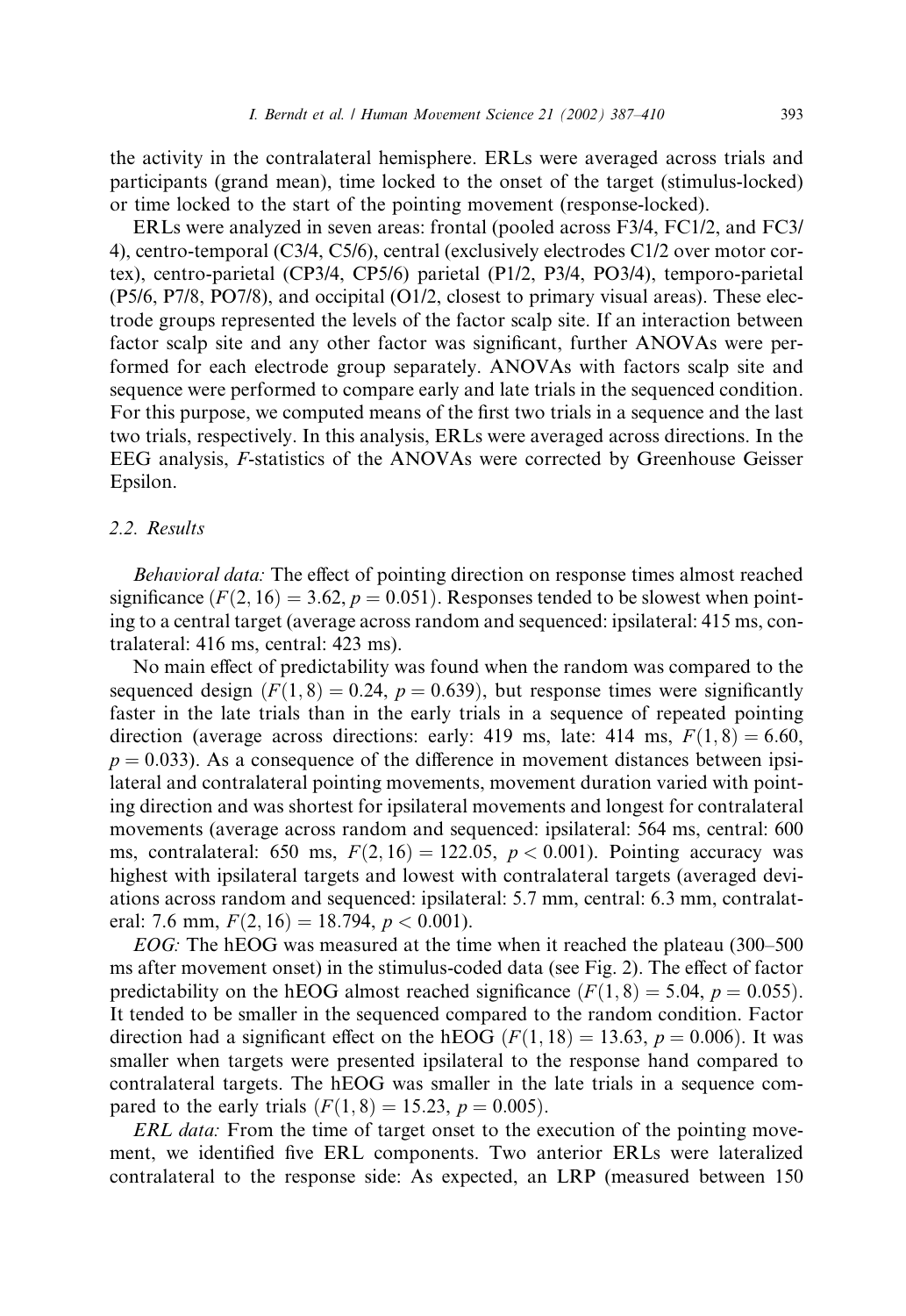

Fig. 2. Experiment 1: horizontal EOG. (a) Sequenced vs. random condition. Black lines: random; gray lines: sequenced condition. Solid lines: ipsilateral targets; dashed lines: contralateral targets. (b) Early vs. late trials in a sequence. Solid lines: early trials, dashed lines: late trials. The dashed rectangle indicates the interval in which the hEOG was analyzed. Zero on the time scale is target onset.

and 50 ms before movement onset in the response-locked data) was evident over the motor cortex (electrode pair C1/2, see Fig. 8) that did not vary significantly with direction  $(F(2, 16) = 3.88, p = 0.078)$  nor with predictability  $(F(1, 8) = 0.07, p = 0.07)$ 0.801). Thus, the LRP will not be discussed further in this section. All other components varied either with movement direction or predictability. The second anterior component was located over frontal sites at an intermediate latency between target and response. In this component, negativity was increased contralateral to the response side (see Fig. 6). Three posterior ERL components were lateralized with re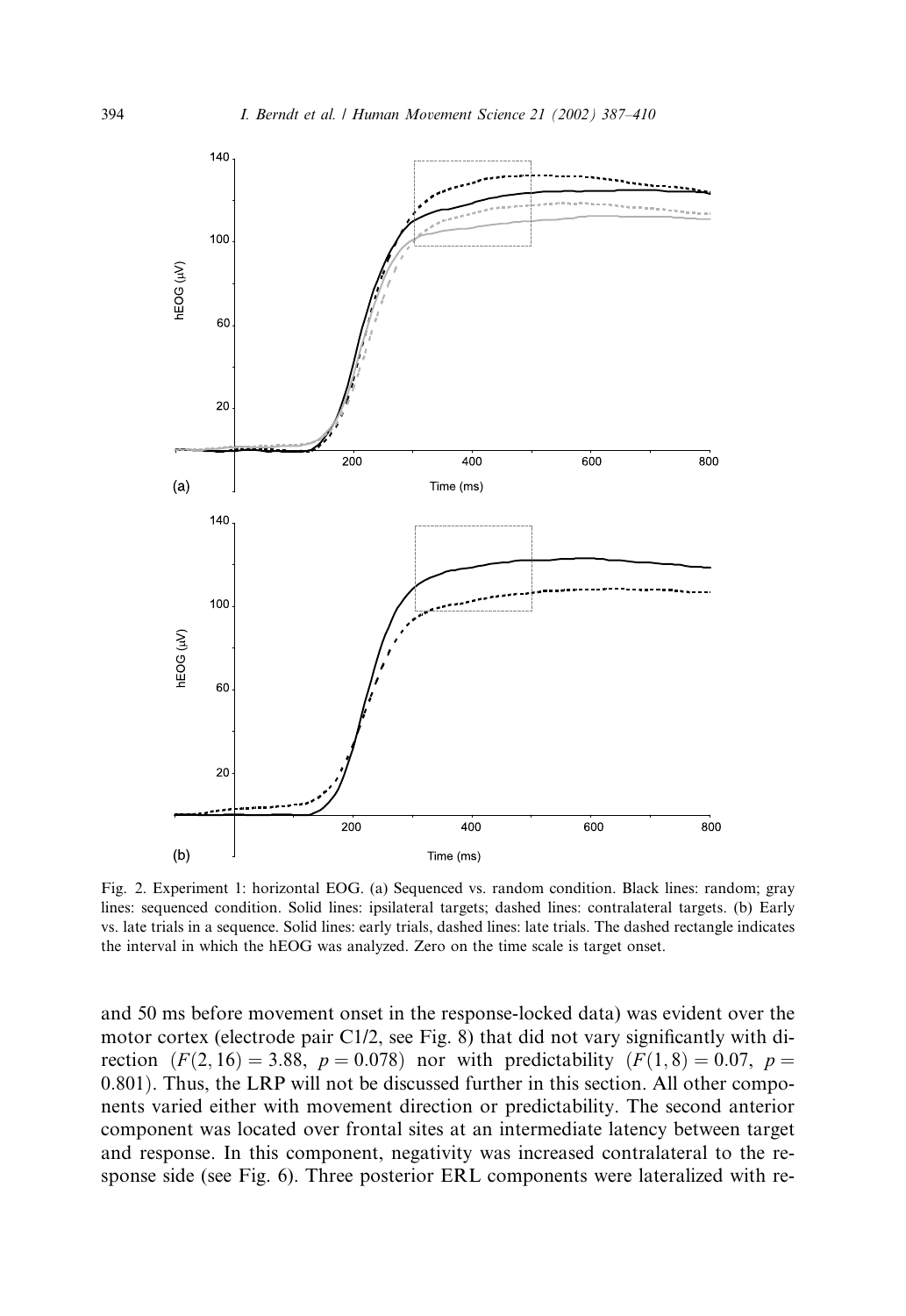spect to the target: A lateralized N1 at about 180 ms after target onset reflected increased negativity contralateral to the target, a component at intermediate latency (between 280 and 430 ms) with reversed polarity (i.e., ipsilateral to the target), and a late component during the movement (movement ERL), again contralateral to the target. Fig. 3 shows the posterior ERLs relative to the response side (response-coded) and relative to the target (stimulus-coded). The fact that the posterior components depended on target/pointing direction is evident in the response-coded ERLs as a change in polarity with ipsilateral compared to contralateral targets. This fact becomes even more obvious in the stimulus-coded ERLs. The hEOG was analyzed in the stimulus-coded data. The further analysis of the components was performed using the response-coded difference potentials. For the comparison of early and late trials in the sequenced design, stimulus-coded ERLs were analyzed, averaged across ipsilateral and contralateral targets. The components were measured as mean amplitudes in time intervals around the maximal amplitudes derived from the grand means. Only if peaks were well-defined in the single subjects data, which was the case in the anterior intermediate component, peak latencies and amplitudes were analyzed.

Early posterior components: A lateralized N1 was maximal at temporo-parietal and parieto-occipital sites and spread up to anterior sites. This component was measured as the mean amplitude between 160 and 200 ms after target onset. When targets were lateralized, negativity was increased in the hemisphere contralateral to the target (see Fig. 3). Factor direction interacted with factor scalp site  $(F(12, 96) =$ 4.67,  $p = 0.024$ ). This interaction indicated that the lateralized N1 was evident at posterior sites, reflected in the significant effect of direction at centro-parietal  $(F(2, 16) = 5.59, p = 0.044)$  and at occipital sites  $(F(2, 16) = 5.37, p = 0.049)$ . Scalp topographies of the lateralized N1 and the intermediate posterior component are illustrated in Fig. 4.

The component showed a second overlying peak around 240 ms after target onset in the sequenced condition, which probably reflected an N2pc component (see Fig. 3). It was measured as the mean amplitude between 220 and 260 ms after target onset. Since the posterior components changed polarity with target/pointing direction, effects of predictability on these ERLs are reflected in an interaction of factors direction and predictability. For the N2pc, a significant interaction of factors predictability, direction, and scalp site  $(F(12, 16) = 2.84, p = 0.042)$  was found, indicating that the effect of predictability was evident at central and posterior sites: Significant interactions of factors predictability and direction were found at centro-temporal  $F(2)$ ; 16 $=4.79, p = 0.041$ , centro-parietal  $(F(2, 16) = 5.36, p = 0.033)$ , parietal  $(F(2, 16) = 5.36, p = 0.033)$  $16$  = 9.00,  $p = 0.012$ ), temporo-parietal  $(F(2, 16) = 5.05, p = 0.032)$ , and occipital  $F(F(2, 16) = 5.94, p = 0.031)$  sites. In the sequenced condition, the N2pc was more prominent in late trials  $(F(1, 8) = 7.36, p = 0.027)$ . Posterior ERLs for early and late trials in the sequenced condition are illustrated in Fig. 5.

Anterior intermediate component: At frontal sites (F3/4, FC3/4, and FC1/2), negativity was increased in the hemisphere contralateral to the responding arm  $(F(1,$  $8 = 41.82$ ,  $p < 0.001$ ). Fig. 6 shows ERLs at these electrode pairs. In this component, well-defined peaks allowed reliable peak measurement. Peak latency, measured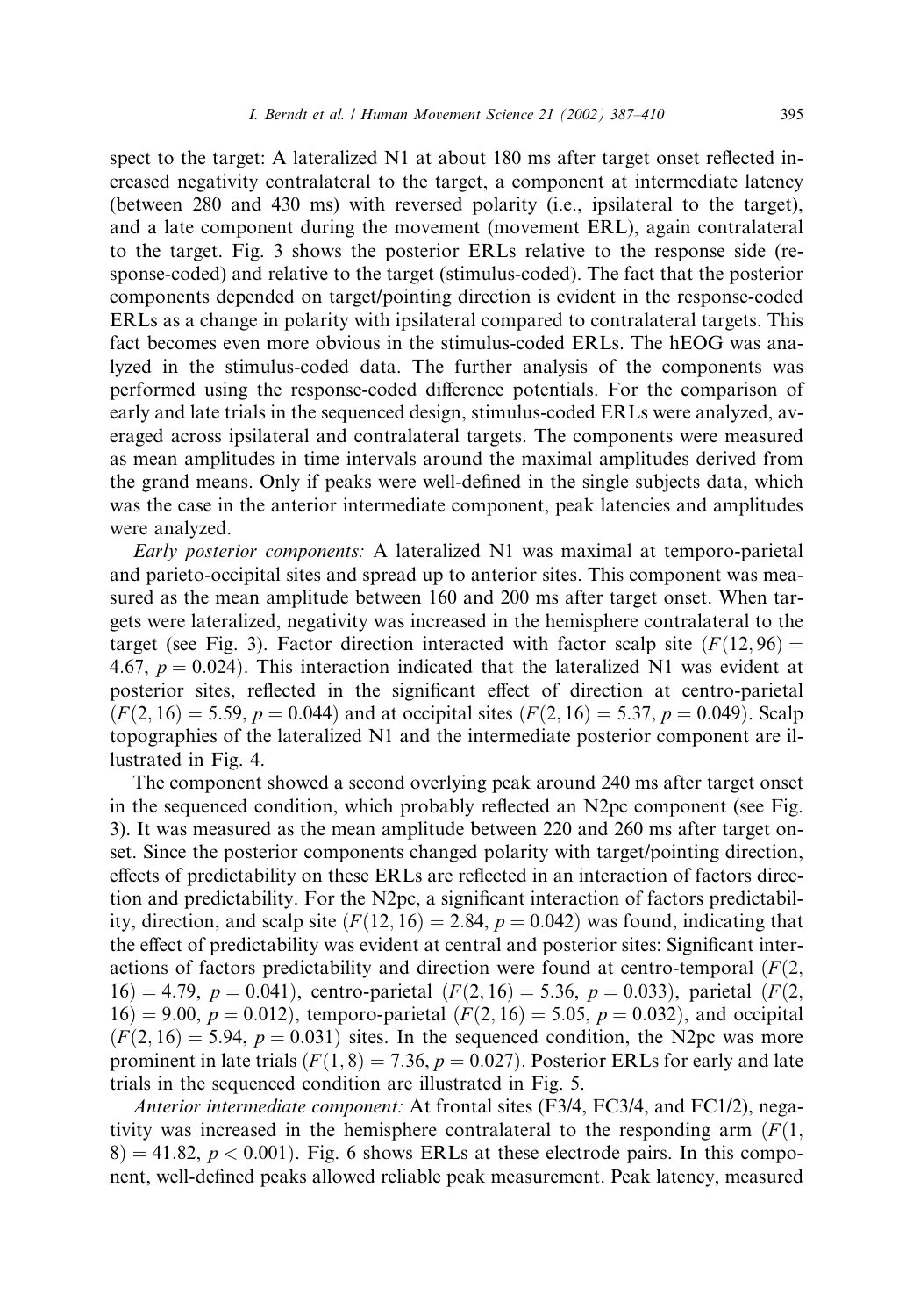

Fig. 3. Experiment 1: stimulus-locked difference potentials at exemplary parietal, temporo-parietal, and occipital sites. (a) and (b) response-coded: negativity contralateral to response side plotted upwards, (c) and (d) stimulus-coded: negativity contralateral to target upwards. Solid lines: targets ipsilateral to response side; dashed lines: contralateral targets; thin lines: central targets. Note that central targets cannot appear in the stimulus-coded plots. Zero on the time scale is target onset. Note the lateralized N1 component at  $\approx$  180 ms after target onset with higher negativity in the hemisphere contralateral to the target and the intermediate ERL at around 350 ms with higher negativity in the hemisphere ipsilateral to the target, when compared with central targets. Note also that in the sequenced condition, a second peak in the lateralized N1 emerges at about 240 ms.

between 280 and 430 ms after target onset, varied with direction  $(F(2, 16) = 10.86$ ,  $p = 0.003$ ) and with predictability  $(F(1, 8) = 10.76, p = 0.011)$ . ERLs peaked earlier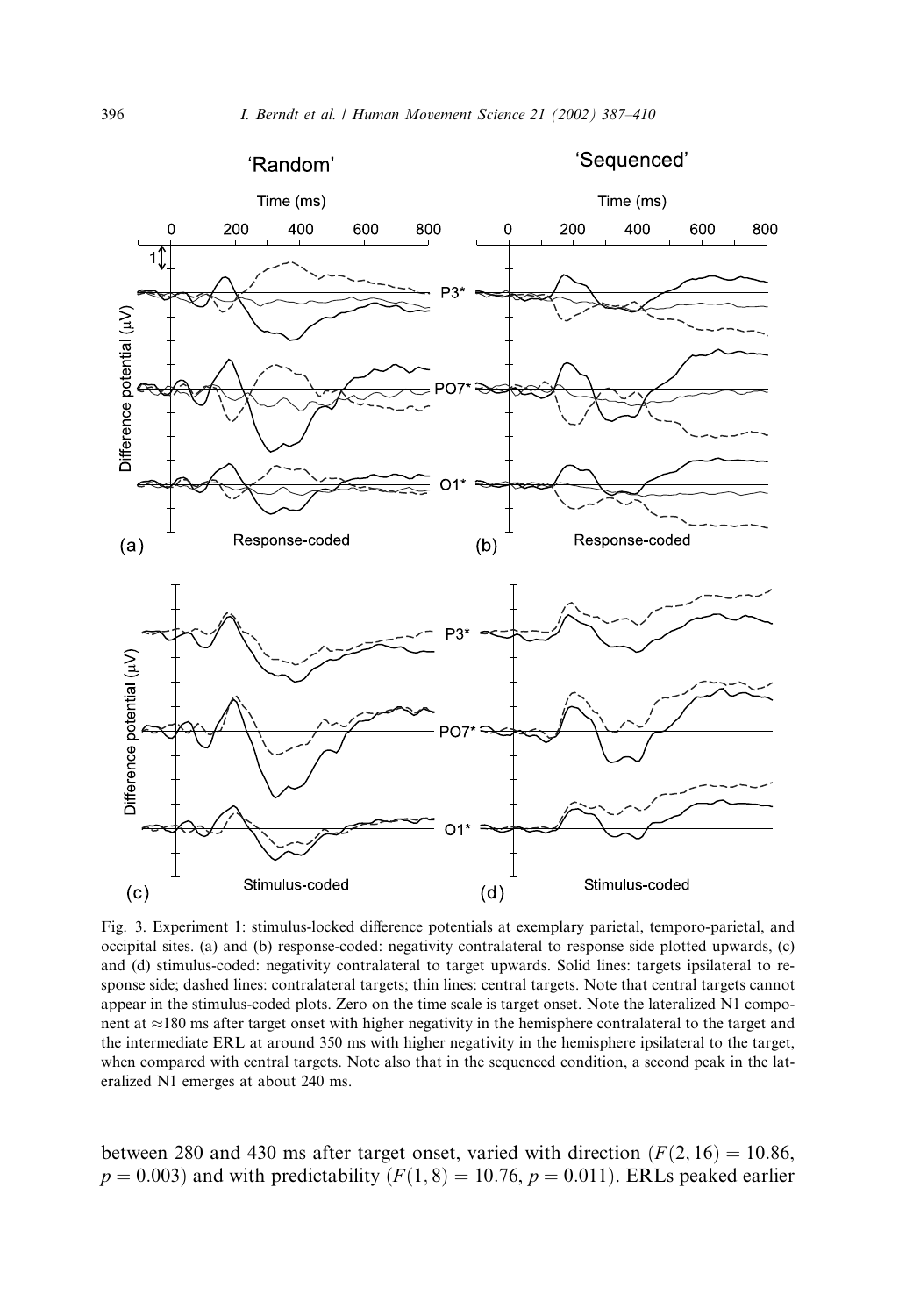

Fig. 4. Experiment 1: topography maps of stimulus-coded difference potentials at 180 and 350 ms. (a) Random, (b) sequenced. At 180 ms, the right hemisphere shows negative difference potentials contralateral to the target and at 350 ms, negative difference potentials ipsilateral to the target. In the random condition, parietal negativity at 350 ms is increased in the hemisphere ipsilateral to the target, whereas in the sequenced condition, this effect was decreased for ipsilateral targets and non-existent for contralateral targets. Note, that central targets cannot be regarded in this kind of averages. Frontal activity at 350 ms is higher in the hemisphere contralateral to the response side.

when stimuli were presented ipsilateral to the active arm and latest with contralateral targets (ipsilateral targets: 320 ms, central targets: 345 ms, contralateral targets: 370 ms) and earlier in random (335 ms) than in sequenced trials (354 ms), respectively. Peak amplitude varied with predictability  $(F(1, 8) = 6.94, p = 0.030)$  and was higher in the random than in the sequenced condition. The effect of predictability on the peak latencies measured in the same time interval at the central electrodes over motor cortex (C1/2) reached significance  $(F(1, 8) = 8.96, p = 0.017;$  random: 347 ms, sequenced: 371 ms). However, the effect of predictability on peak amplitudes at central sites was not significant  $(F(1, 8) = 3.52, p = 0.098)$  suggesting that this effect of predictability on peak amplitudes is attributable to premotor areas. No significant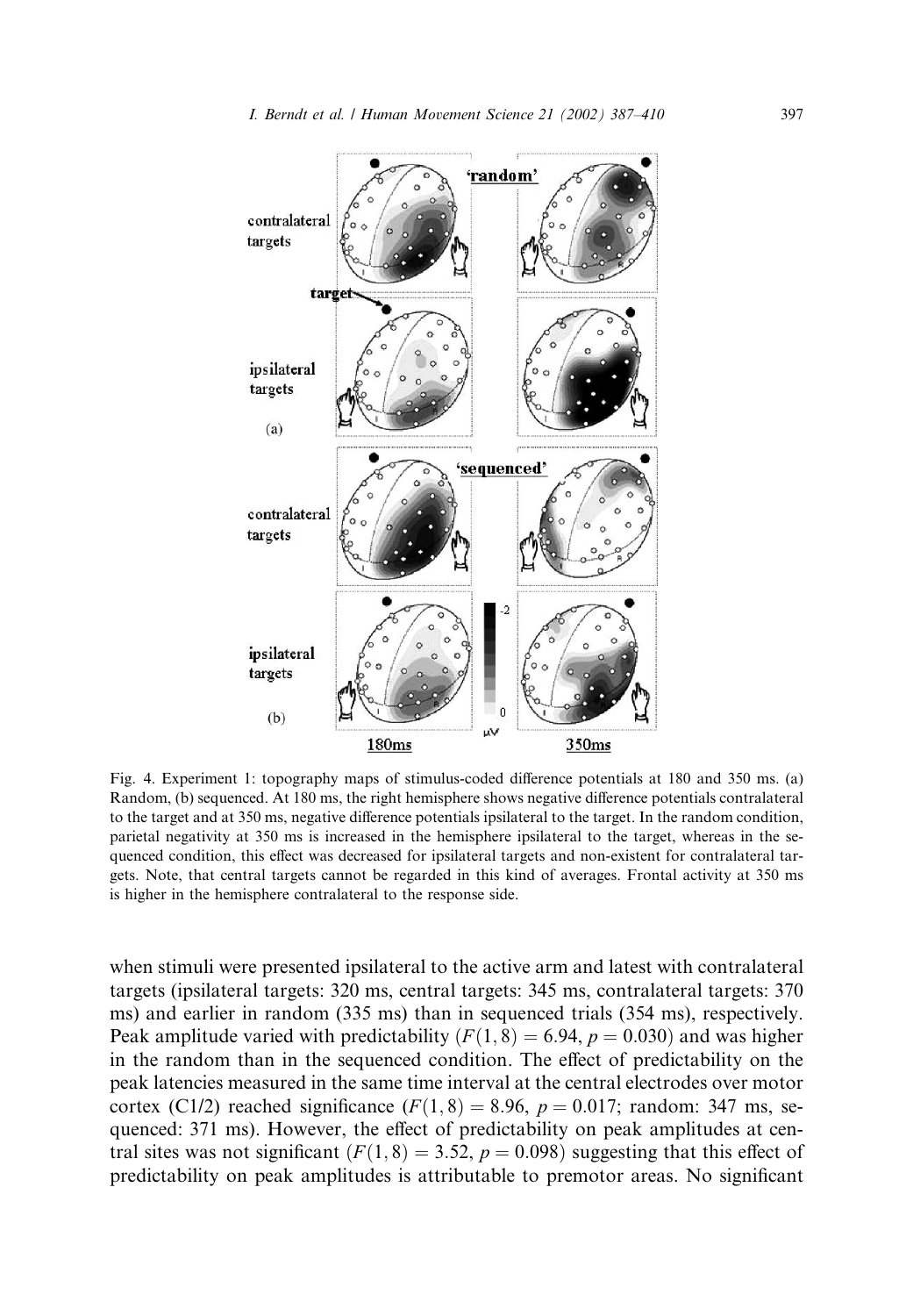

Fig. 5. Experiment 1: stimulus-locked difference potentials of early vs. late trials in the sequenced condition. Exemplary parietal, temporo-parietal, and occipital sites. Stimulus-coded: negativity contralateral to target plotted upwards. ERLs averaged across directions. Solid lines: early trials; dashed lines: late trials. Zero on the time scale is target onset. Note higher 2nd peak in early ERL and decreased intermediate ERL in late trials. (The decrease in the lateralized N1 at temporo-parietal sites is not significant.)



Fig. 6. Experiment 1: stimulus-locked difference potentials at frontal sites. Response-coded: negativity contralateral to response side plotted upwards. Solid lines: targets ipsilateral to response side; dashed lines: contralateral targets; thin lines: central targets. Zero on the time scale is target onset. The dashed rectangle indicates the interval in which the anterior intermediate ERL was analyzed. Note that peak amplitudes were higher in the random than in the sequenced condition.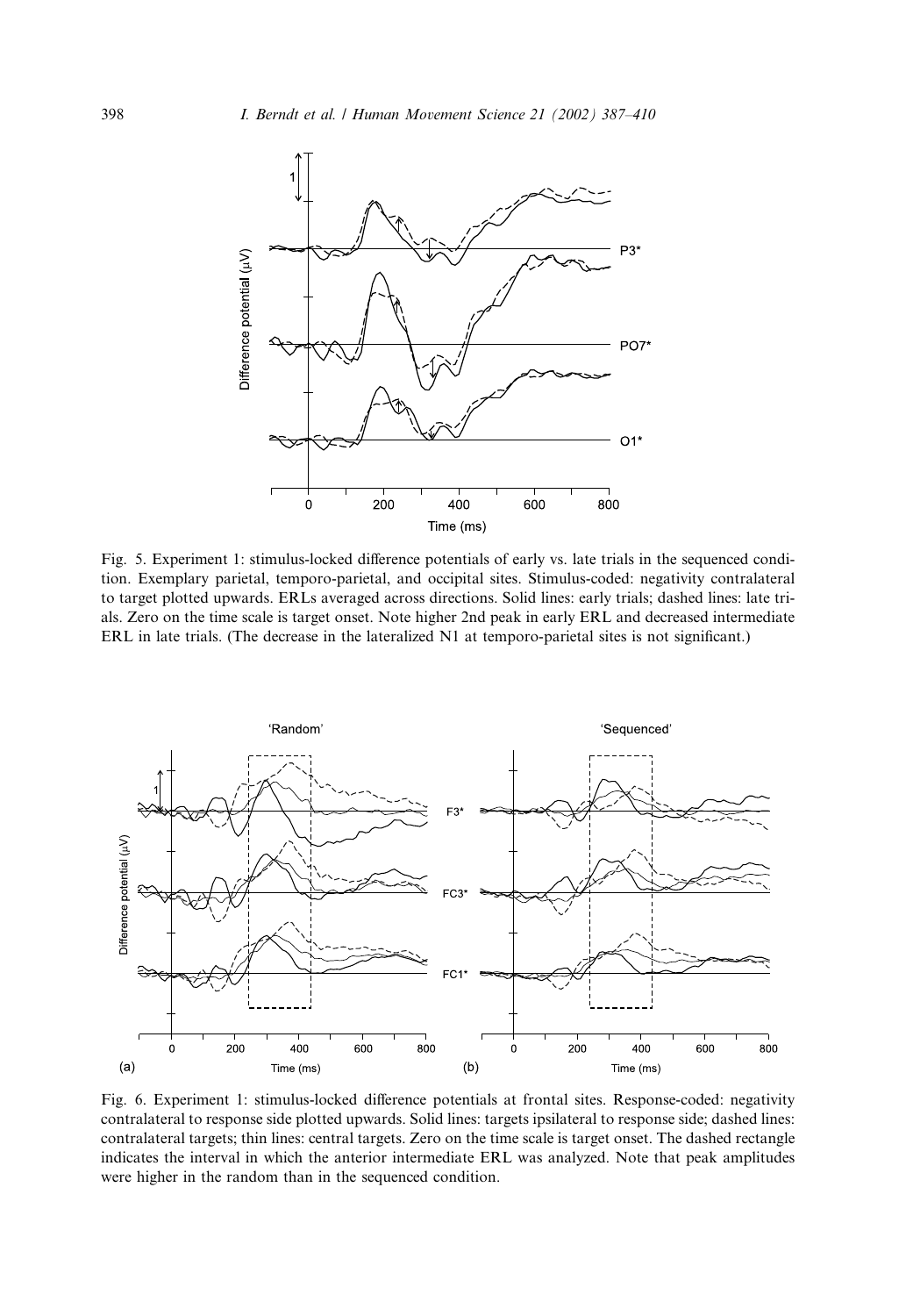differences in this component between early and late trials in a sequence were evident  $(F(1, 8) = 3.79, p = 0.087).$ 

Posterior intermediate component: This component had its maximum at temporoparietal sites and spread up to central sites (Fig. 4 shows the scalp topography). It was measured as the mean amplitude between 280 and 430 ms after target onset. When targets were presented laterally, ERLs deviated from those with central targets towards the hemisphere ipsilateral to the target (see Fig. 3(a) and (b)). This dependence on pointing direction was reflected in a main effect of direction  $(F(2, 16) =$ 11.00,  $p = 0.006$ . However, we also found a significant interaction of direction with factor scalp site  $(F(12, 96) = 3.21, p = 0.036)$  indicating that the ERL was evident at posterior sites: Significant main effects of direction were evident at parietal and temporo-parietal sites ( $F(2, 16) = 9.74$ ,  $p = 0.010$  and  $F(2, 16) = 22.44$ ,  $p = 0.001$ , respectively). Predictability reduced the ERL. This effect of predictability was reflected in the interaction with factor direction  $(F(2, 16) = 8.5, p = 0.018)$ , which indicated that in the sequenced condition, the direction effect was absent  $(F(2, 16) = 0.81, p =$ 0.426), but was evident in the random condition  $(F(2, 16) = 12.02, p = 0.006)$ . We also found an interaction of factors predictability, direction, and scalp site  $F(12, 96) = 3.35$ ,  $p = 0.025$ . This showed that the interaction of predictability and direction was evident at central and posterior sites. It reached significance at centro-parietal  $(F(2, 16) = 8.42, p = 0.017)$ , parietal  $(F(2, 16) = 12.02, p = 0.007)$ , temporo-parietal  $(F(2, 16) = 7.32, p = 0.023)$ , and occipital  $(F(2, 16) = 6.04, p = 0.025)$ 0.031) electrode sites. Fig. 7 illustrates differences in ERLs between the random and sequenced condition at site P7/8. Early trials in the sequenced condition showed increased intermediate component amplitudes when compared to late trials  $(F(1,$  $8) = 8.7, p = 0.018.$ 

Movement ERL: During the pointing movement, negativity was increased contralateral to the target  $(F(2, 16) = 5.99, p = 0.035)$ . This ERL reached maximal amplitudes at posterior sites, but the interaction of factors direction and scalp site did not reach significance  $(F(12, 96) = 3.71, p = 0.059)$ . Fig. 8 shows posterior ERLs relative to the response side time-locked to the start of the movement. The movement ERL was measured as the average amplitude between 200 and 300 ms after movement onset. In this component, predictability interacted with factor direction  $(F(2, 16) = 8.71, p = 0.015)$ , such that the direction effect was absent in the random condition  $(F(2, 16) = 0.11, p = 0.792)$ , but evident with sequenced target presentation  $(F(2, 16) = 14.12, p = 0.005)$ . No differences between early and late trials in the sequenced condition were evident  $(F(1, 8) = 0.01, p = 0.918)$ .

## 2.3. Discussion

Four ERL components during the visuomotor transformation process in posterior parietal and premotor cortex reflected directional encoding of the target and the pointing movement. Three of the components that had maximal amplitudes at posterior scalp sites were lateralized with respect to the side of target presentation. An anterior component was evident contralateral to the responding arm, but varied in latency with pointing direction. Predictability of target and pointing direction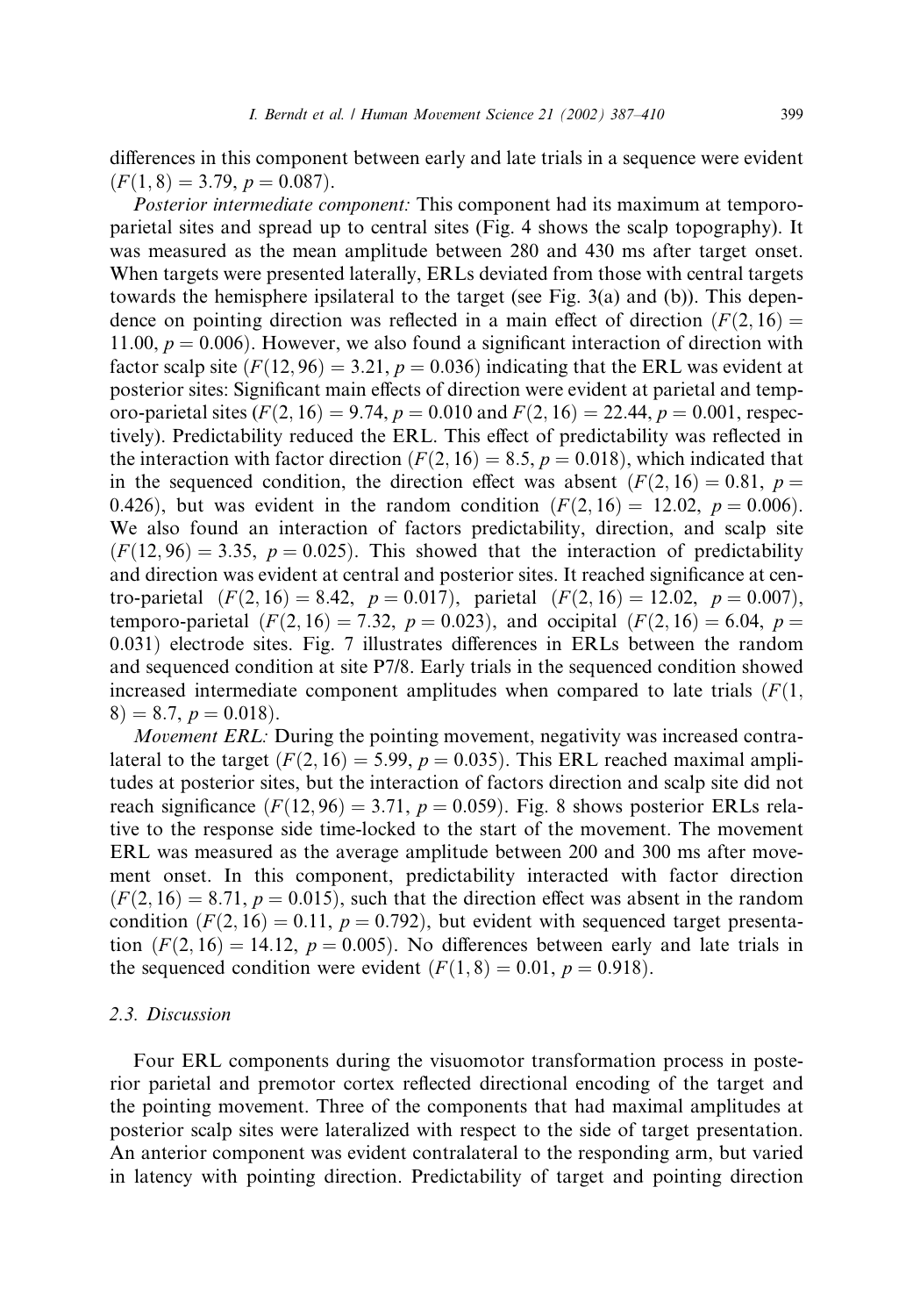

Fig. 7. Experiment 1: stimulus-locked difference potentials at electrode pair P7/8. Random and sequenced trials are compared. Response-coded: negativity contralateral to response side plotted upwards. Black lines: random trials, green lines: sequenced trials, bold lines: target ipsilateral to response side; thin lines: central targets; dashed lines: target contralateral to response side. Note the second peak in the early ERL in sequenced trials and the reduced intermediate ERL in sequenced trials.

modified these components. Visuospatial representation of the target in parietal visual areas seemed to be enhanced by predictable direction, whereas directional ERLs in posterior parietal and premotor cortex were reduced. These findings differed from the LRP over the motor cortex that was not affected by pointing direction or predictability.

A lateralized N1 component around 160–200 ms after the onset of the target reflected increased negativity in the hemisphere contralateral to the target. It reached highest amplitudes at electrode sites over visual areas (temporo-parietal and parietooccipital). With higher predictability of target position (both sequenced vs. random and late vs. early trials) a second peak at about 240 ms in the component became more prominent. This second peak was probably evoked by an overlying N2pc component, which increased with predictable direction. The endogenous N2pc was proposed to indicate attentional selection of task relevant stimuli (Eimer, 1996; Luck, 1995; Luck & Hillyard, 1994a). It has been shown that the earlier exogenous N1 of the ERP increases in amplitude when attention had been directed to the stimulus position (Eimer, 1999; Mangun & Hillyard, 1991). However, we did not find a significant effect of predictability on the lateralization of the N1 in the present study, which might have indicated enhanced visual attention. In contrast, the N2pc most probably was elicited by enhanced visuospatial representation of the target when its direction was predictable.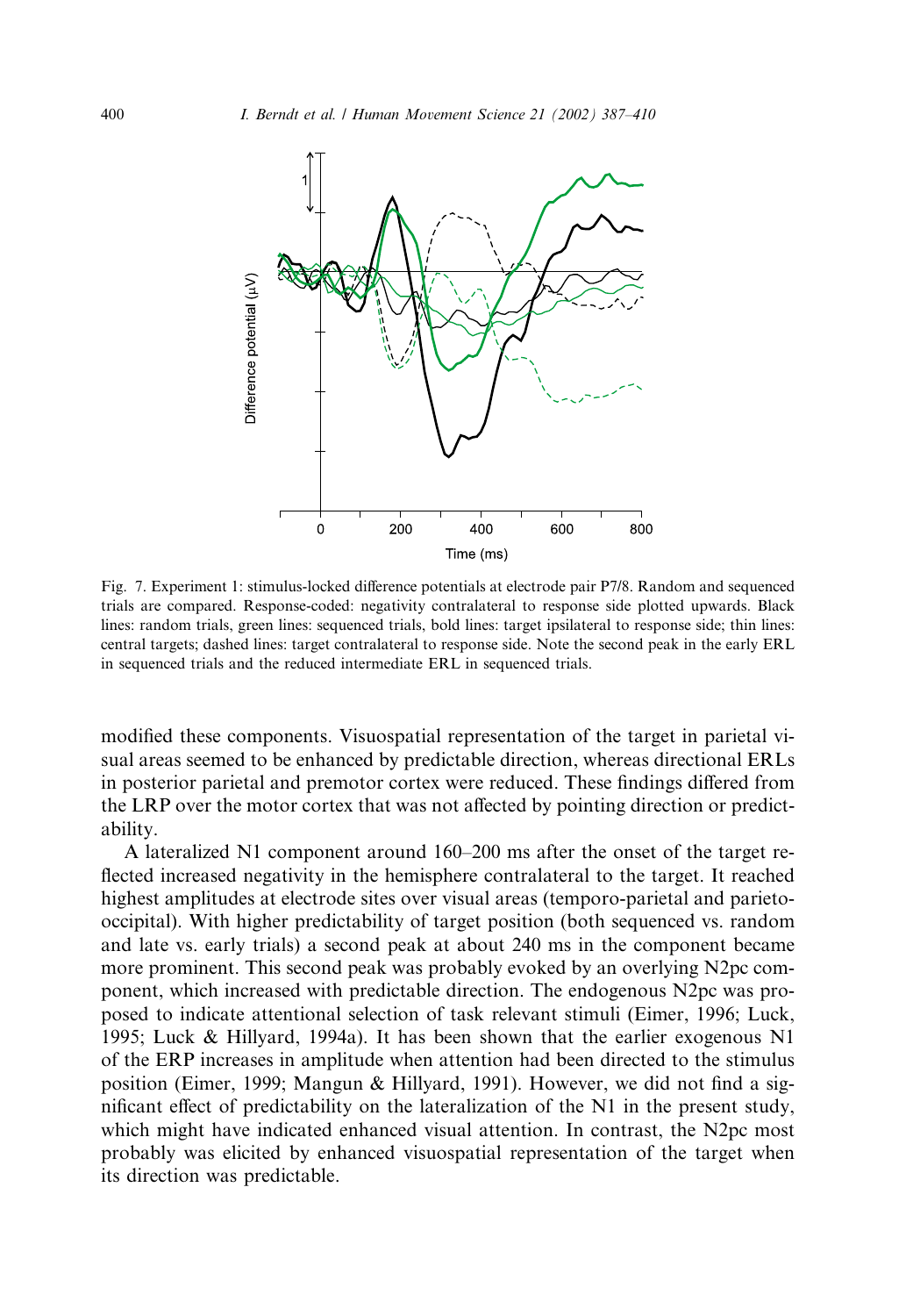

Fig. 8. Experiment 1: response-locked difference potentials. (a) LRP and exemplary parietal, temporo-parietal, and occipital electrode sites. Response-coded: negativity contralateral to response side plotted upwards. Black lines: target ipsilateral to response side; green lines: contralateral targets; red lines: central targets. Zero on the time scale is movement onset. The dashed rectangle depicts the time interval in which the movement ERL was analyzed. Note coincidence of LRP (arrows) and intermediate ERL component. The effect of horizontal target position on the movement ERL is reduced in random compared to sequenced trials. (b) Topography maps at 250 ms after movement onset. Stimulus-coded: the right hemisphere shows negativity that is higher contralateral to the target. Note that parietal negativity was increased in the hemisphere contralateral to the target. In the random condition, the movement ERL was reduced in amplitude and expansion. Negativity over motor sites was higher in the hemisphere contralateral to the responding arm.

Intermediate ERL components were evident at fronto-central and temporo-parietal sites. The posterior ERL consisted of a deviance of negativity towards the hemisphere ipsilateral to a lateral target, when compared to central targets. It had maximal amplitudes at temporo-parietal and parieto-occipital electrode sites and extended in time from about 250 ms after the target to the start of movement. This component decreased with target and therefore movement direction predictability. Over premotor sites on the other hand, negativity was higher in the hemisphere contralateral to the responding arm. Predictability reduced the amplitude of this component. This effect was not evident at the electrodes over primary motor cortex, which suggests that the effect of predictability on the ERL amplitudes is attributable to premotor areas.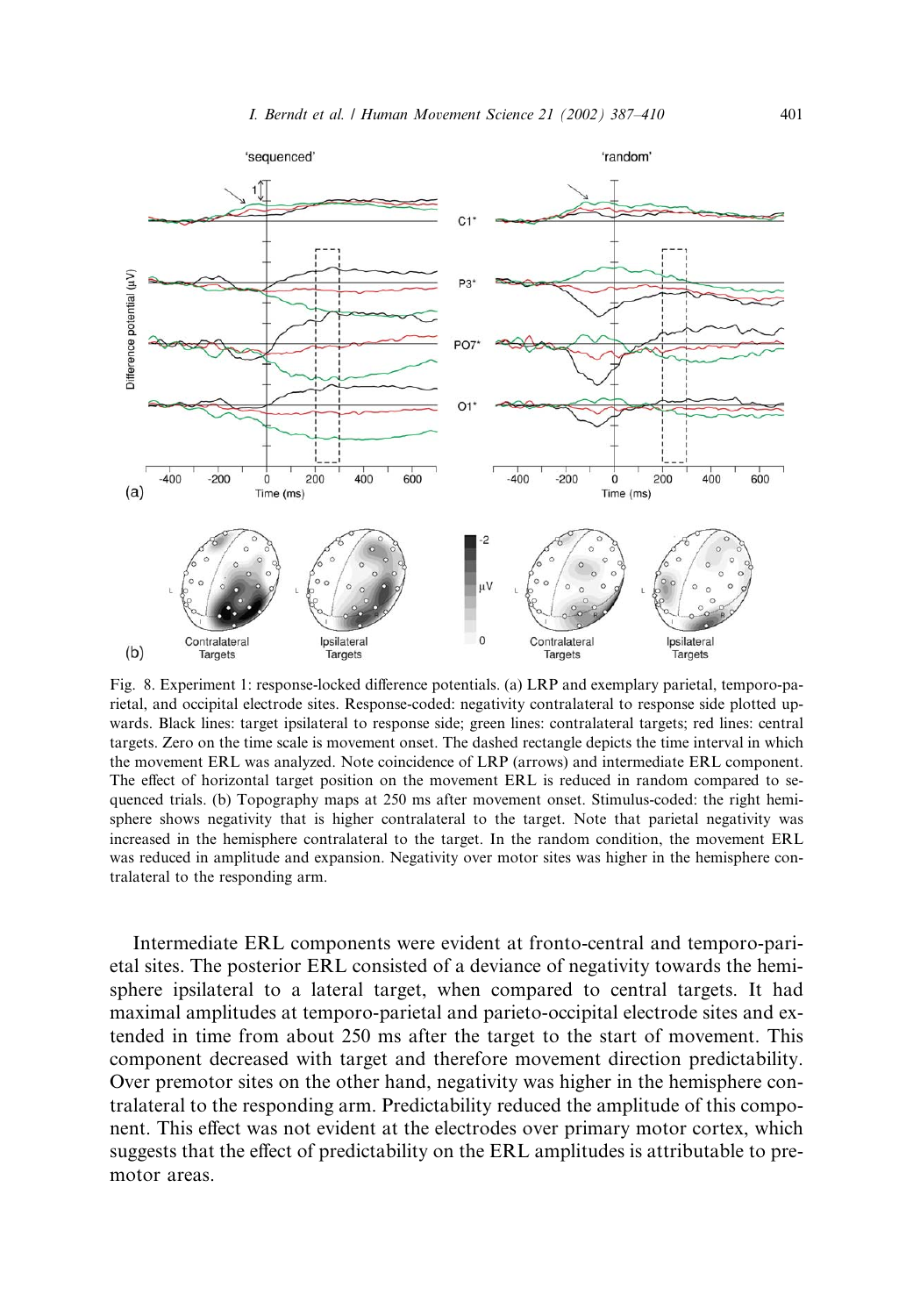A functional relation of the premotor and parietal intermediate ERL components is likely due to anatomical fronto-parietal connections mediating the exchange of information in the execution of visually guided movements (Deiber et al., 1991; Glickstein, 2000). Evidence for a movement relevant function of the intermediate ERLs comes from the fact that they were evident at a time before movement when there was already increased activity over contralateral motor cortex––the LRP. We suggest that the intermediate ERL components reflect the transformation of target position into the direction of the motor response in the fronto-parietal network for reaching.

The parietal ERL most likely was evoked by the processing of visuospatial stimulus properties relevant for the response in parietal cortex. This interpretation is supported by its maximal amplitude preceding movement onset as well as by its dependency on pointing/target direction and direction predictability. Supporting evidence also comes from electrophysiological studies in monkeys. Arm movements towards a visual target modulate the activity of reach-related neurons in the superior parietal lobule of monkeys (Fattori, Gamberini, Kutz & Galletti, 2001; Galletti, Fattori, Kutz & Battaglini, 1997). This reach-related discharge was not only found during the execution of the arm movements, but also during the preparation of the reaches.

It might be suggested that the anterior component reflects the encoding of spatial information in arm-centered coordinates in premotor cortex. Imaging studies in humans (Galati et al., 2000) and electrophysiological studies in monkeys (Fogassi et al., 1992; Graziano, Yap, & Gross, 1994) have shown that in premotor areas, stimulus position is coded in egocentric coordinate systems.

The fact that direction predictability reduced the amplitudes of the intermediate ERLs might be due to the reduced relevance of encoding directional information when movement direction can be predefined. This interpretation is consistent with the reduced posterior component in late trials in a sequence compared to early trials. Evidence for this interpretation also comes from a study by Deiber et al. (1997). They found decreasing regional cerebral blood flow in posterior parietal cortex during learning of stimulus-response mapping tasks, in which participants had to move a joystick in the direction indicated by a stimulus. They concluded that in the tasks used, a conversion of visual information into the spatial/motor domain was required and that this mapping may be reflected by the changes of activity in the posterior parietal cortex. Furthermore, as the coordinate transformation process became routine (i.e., more automatic), the importance of posterior parietal cortex decreased.

While the visuomotor transformation processes in the preparatory phase lost importance with predictable direction, guidance of the ongoing movement seemed to gain relevance. This is indicated by the increased movement ERL in the sequenced when compared to the random design, although the required movements were the same in both conditions. It has been shown that posterior parietal cortex is involved in the control of ongoing visually guided movements in humans (Desmurget et al., 1999). The movement ERL probably indicated the increased involvement of posterior parietal cortex in the visuospatial guidance of movement when the direction was predictable.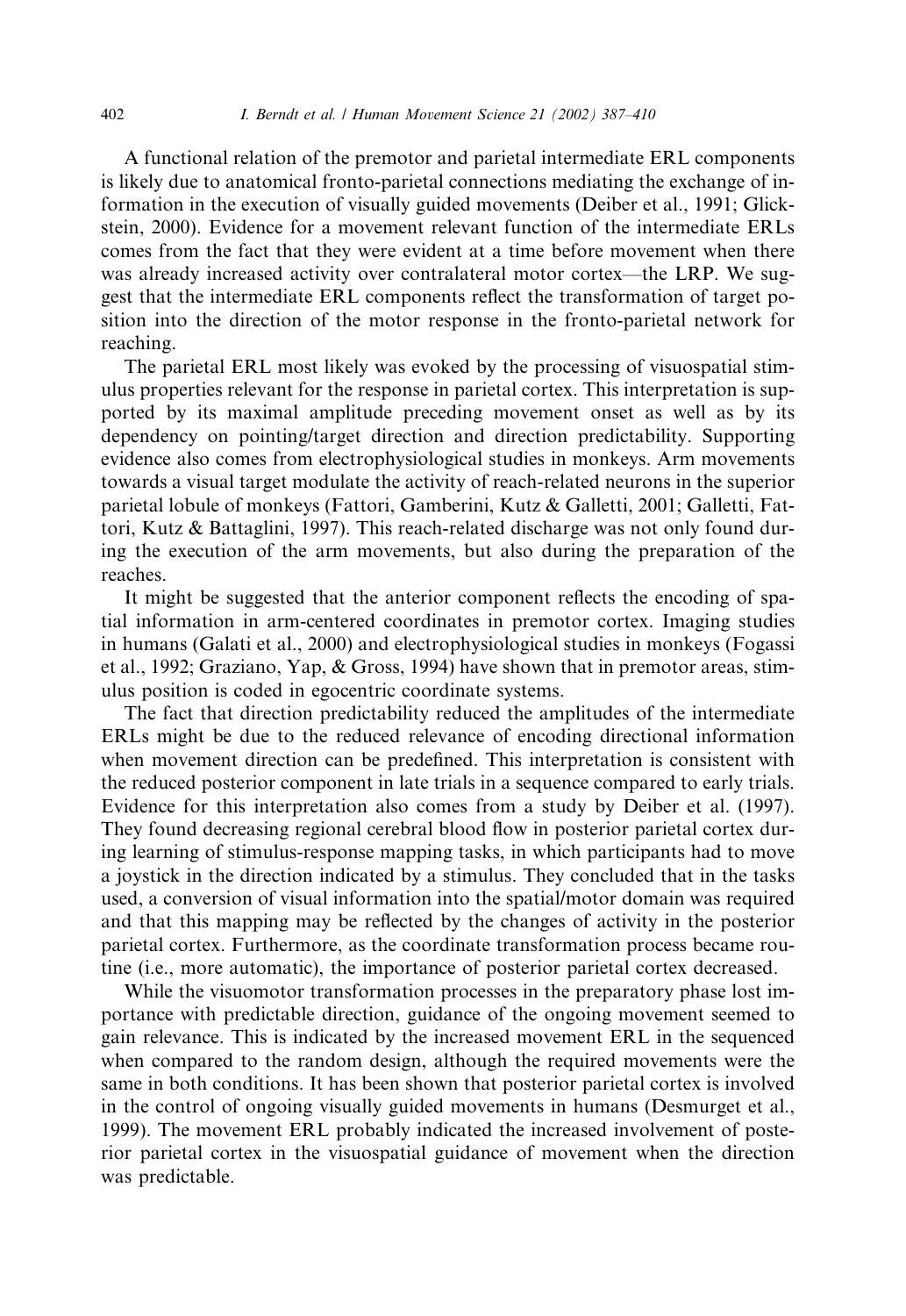An objection to the interpretation of the ERLs, especially the posterior intermediate ERL, might be that they are caused by eye movements rather than reflecting the processing of directional information. Indeed, similar to the posterior intermediate ERL, the hEOG tends to be smaller in the predictable condition and, like the ERL, is smaller in the late trials of a sequence compared to the early trials. However, there are several reasons for which it seems implausible that the ERLs are caused by eye movements. First, the onset of the intermediate ERL seems too late for the ERL to reflect the generation of eye movements. At the time of the intermediate ERL, the eyes are directed on the target, where they stay for the rest of the trial. Hence, there is no more variation in the EOG at the time of the intermediate ERL. Furthermore, the relations between the conditions in the hEOG and in the ERLs are inconsistent. Direction has the inverse effect on the EOG than it has on the intermediate ERL: The hEOG is larger for contralateral targets than for ipsilateral targets, whereas the intermediate ERL is larger for ipsilateral targets (see Fig. 3 in the stimulus-coded plots (c) and (d)). Additionally, predictability has an inverse effect on the hEOG than it has on the movement ERL: The movement ERL is increased by predictability, whereas the hEOG is smaller in the predictable condition. Therefore, it seems feasible to suggest that the ERLs are not caused by eye movements but reflect the directional encoding of target position and pointing movement.

#### 3. Experiment 2

In Experiment 2, we confirmed the principle pattern of direction dependent ERLs with reduced target laterality. In Experiment 1, targets were presented at peripheral locations. With parafoveal targets, stimulus detection and processing might be modified, since parafoveal stimuli are closer to the focus of attention. If the pattern of lateralizations found in Experiment 1 critically depended on attentional processes, rather than on defining directional codes, it should substantially change in Experiment 2.

Furthermore, we minimized the directional differences in the pointing movements by moving the starting positions closer to the centerline and closer to the screen. This should reduce the directional component during the ongoing pointing movement.

In addition, the above changes not only reduced movement dimensions, which was more favorable for the EEG recordings, but also reduced eye movements to the target. Therefore, Experiment 2 verified that eye movements did not interfere with ERL components in Experiment 1.

## 3.1. Methods

Unless stated explicitly, setup and methods were the same as in Experiment 1.

#### 3.1.1. Participants

Twelve healthy right-handed participants (eight females) aged 17 to 27 (average 22.42 years) took part in this experiment. Vision was normal or corrected to normal.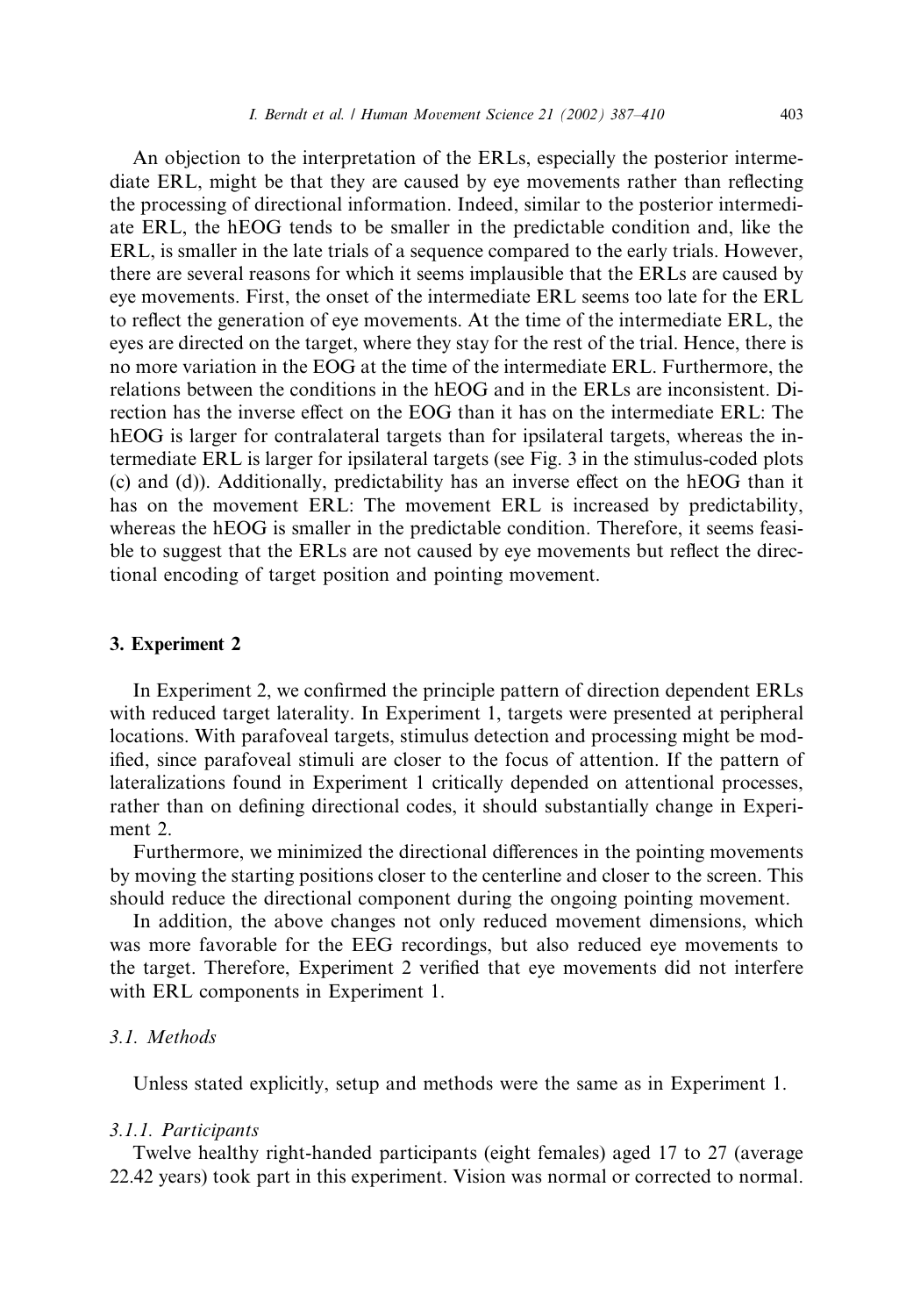# 3.1.2. Apparatus

The starting positions were moved closer to each other and to the screen (distance between the starting positions 7 cm and to the screen 7.2 cm). As in Experiment 1, the pointing hand became visible once the movement was in progress and the hand approached the screen. In the second part of Experiment 2, which will not be reported here, the visual field was reduced both horizontally and vertically by a prism device, which left–right inverted participants' vision. To allow direct comparison between the two parts of Experiment 2, in the first part of the experiment, the visual field was also restricted to a similar degree. It yielded full vision of the screen, but prevented vision of the space to the left and right and above the screen.

#### 3.1.3. Stimuli

The lateral target positions were moved closer to the initial fixation point in the center of the screen (2.4° to the left or right from the center). Additionally, to prevent vertical eye movements, there was no variation in vertical target position. The three target locations were presented in random order.

#### 3.1.4. Procedure

Participants performed this part of the experiment with their left and right hands in separate blocks. One block consisted of 450 trials (3 positions  $\times$  150 repetitions).

#### 3.1.5. Data processing and analysis

The accuracy criterion was loosened in this experiment due to the increased difficulty in the part with inverted vision. Trials were analyzed, if the participant first touched the screen either at the target location or within 20 mm below the target, independent of horizontal deviance. Thereby, 1.8% of the trials were excluded from further analysis. For EEG analysis, ANOVAs were performed with factors direction and scalp site, as described in Experiment 1. We performed no statistical comparison between Experiments 1 and 2, since the experiments differed in too many aspects.

# 3.2. Results

Behavioral data: Response times were fastest with ipsilateral targets and slowest with contralateral targets (ipsilateral: 409 ms, central: 410 ms, and contralateral: 418 ms,  $F(2,22) = 4.15$ ,  $p = 0.030$ ). Deviation from the target (i.e., horizontal distance) was smallest with contralateral targets and largest with ipsilateral targets (ipsilateral: 6.4 mm, central: 5.2 mm, contralateral: 4.7 mm,  $F(2,22) = 11.20, p < 0.001$ ). Movement duration varied with direction and was 498 ms for ipsilateral targets, 505 ms for central, and 514 ms for contralateral targets  $(F(2, 22) = 9.33, p = 0.001)$ .

EOG: The hEOG is displayed in Fig. 9. The hEOG, measured between 300 and 500 ms after target onset in the stimulus-coded data, was significantly larger for contralateral targets than for ipsilateral targets  $(F(1, 11) = 5.85, p = 0.034)$ . Eye movements were manifestly reduced in Experiment 2.

ERL data: Fig. 10 shows ERLs in Experiment 2. Though target laterality and the directional requirements of the movements were substantially reduced, movement-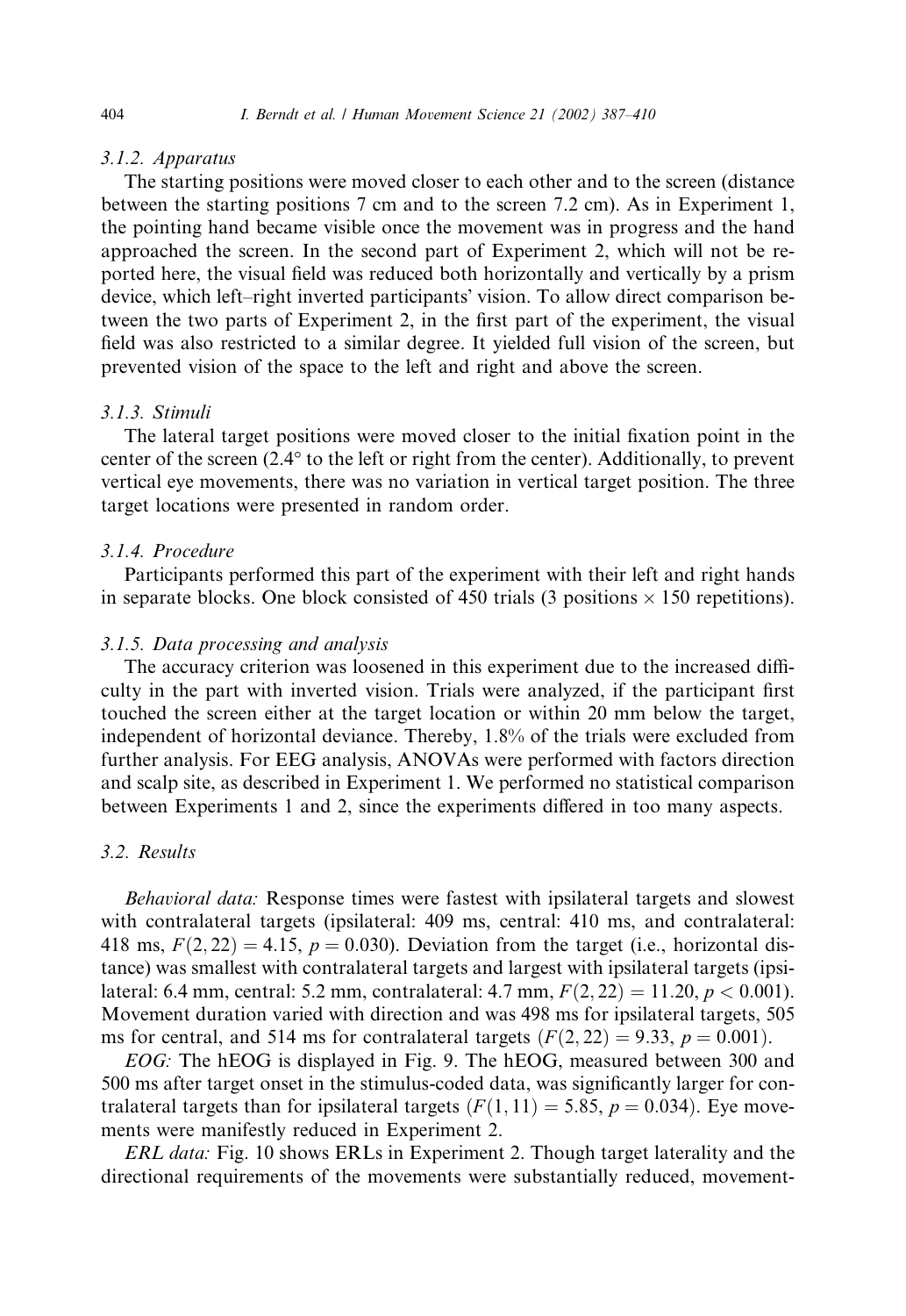

Fig. 9. Experiment 2: hEOG. Solid lines: ipsilateral targets; dashed lines: contralateral targets.

preceding activity showed a similar pattern of lateralizations as in Experiment 1. The early and intermediate ERL components were evident with comparable latencies. With reduction of the lateral expanse of arm movements, no directional component was evident during the pointing movement.

Lateralized N1: With the smaller lateral distance of the stimuli, the lateralized N1 component was more pronounced with sharper and higher amplitudes than in Experiment 1.

Intermediate components: The posterior intermediate ERL was reduced in amplitude and in its temporal as well as topographical extension. It was measured as the mean amplitude between 280 and 370 ms after target onset. The main effect of direction did not reach significance, but interacted with factor scalp site  $(F(12,$  $132$  = 11.65, p < 0.001). At frontal sites, we found a significant effect of direction  $(F(2, 22) = 4.84, p = 0.042)$ , which reflected the effect of direction on the amplitudes of the anterior intermediate ERL (see below). The fact that the polarity of the posterior intermediate ERL depended on pointing direction (see Fig. 10(a), electrode sites  $P3^*$ ,  $PO7^*$ ,  $O1^*$ ) was evident in the significant effect of factor direction at central  $(F(2, 22) = 4.54, p = 0.047)$ , temporo-parietal  $(F(2, 22) = 5.23, p = 0.038)$ , and occipital  $(F(2, 22) = 4.79, p = 0.047)$  sites.

At frontal sites, the intermediate component showed an effect of pointing direction on peak amplitudes only  $(F(2, 22) = 6.05, p = 0.008)$ . Amplitudes were largest with ipsilateral and smallest with contralateral targets. This contrasts Experiment 1, where factor direction had a significant effect on peak latency  $(F(2, 16) = 10.86$ ,  $p = 0.003$ . However, peaks of this component in Experiment 2 were not as welldefined as in Experiment 1. Therefore, measurement of the peak latencies here may not be as reliable.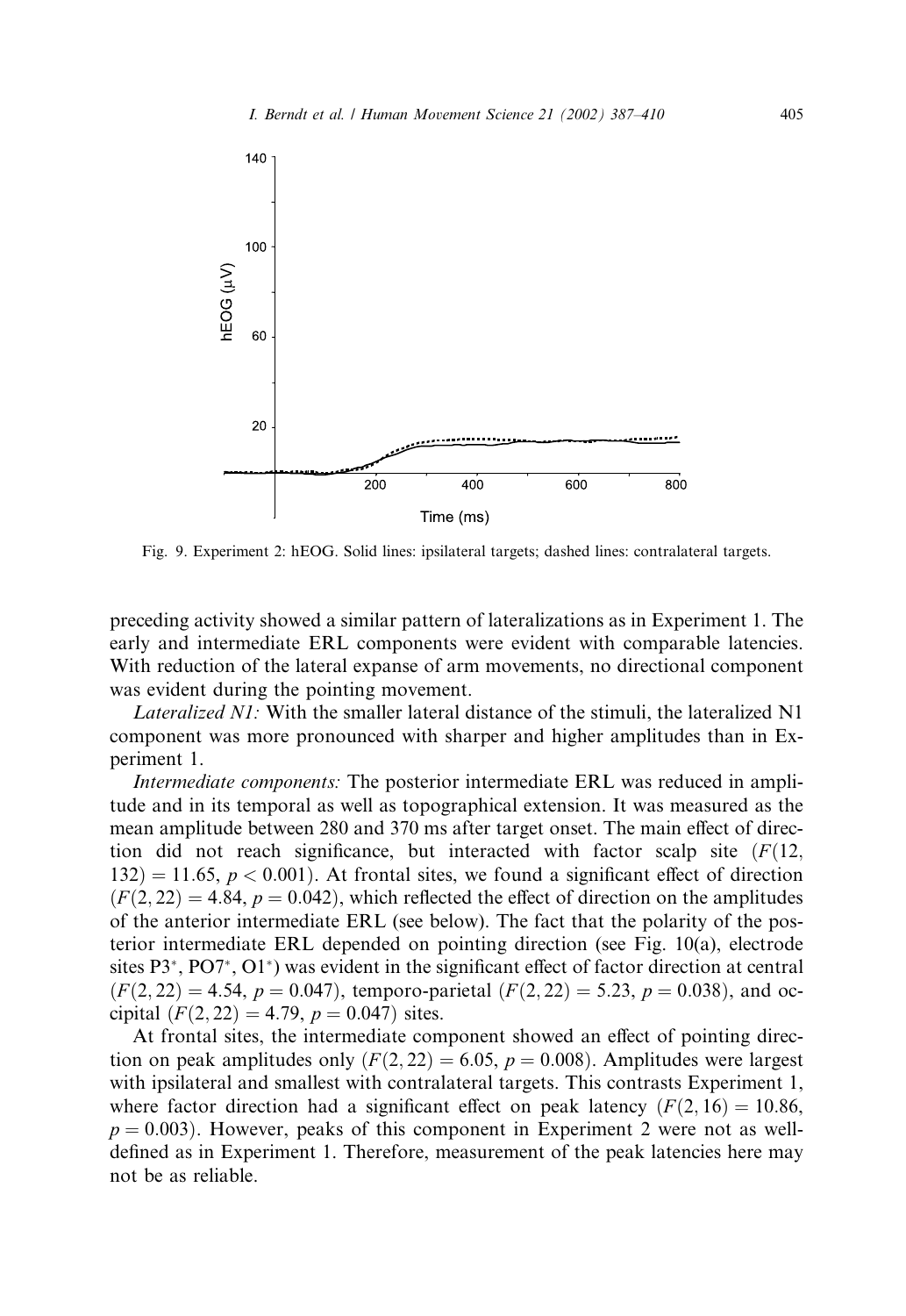

Fig. 10. Experiment 2: stimulus-locked difference potentials. (a) Response-coded: negativity contralateral to response side plotted upwards; (b) stimulus-coded: negativity contralateral to target upwards. Black lines: target ipsilateral to response side, green lines: contralateral targets, red lines: central targets. Zero on the time scale is target onset. Note effect of target position on amplitudes of anterior intermediate ERL (FC3<sup>+</sup>). (c) Topography maps 180 and 350 ms; exemplary for targets contralateral to the response side. At 180 ms, the right hemisphere shows negative difference potentials contralateral to the target and at 350 ms, negative difference potentials ipsilateral to the target.

In Experiment 2, there was no effect of target position on lateralization after movement onset  $(F(2, 22) = 0.76, p = 0.48)$ .

#### 3.3. Discussion

Even with parafoveal targets near the initial visual and attentional focus, similar effects of direction on pre-movement ERLs were evident. This result suggests that the pattern of ERLs in visually triggered pointing does not depend on eye movements to peripheral targets, but rather reflects directional processing of the target and the response. In Experiment 2, the hEOG was about eight times smaller than in Experiment 1 (15 vs. 120  $\mu$ V), whereas the distance of the lateral targets from the center was only about 5.7 times smaller  $(13.7^{\circ}$  vs.  $2.4^{\circ}$  of visual angle). Nonetheless, the pre-movement ERLs are comparably large in Experiment 2 as they are in Experiment 1. Additionally, the temporal relation between the hEOG and the ERLs in Experiments 2 and 1 are inconsistent: The emergence of the posterior intermediate ERL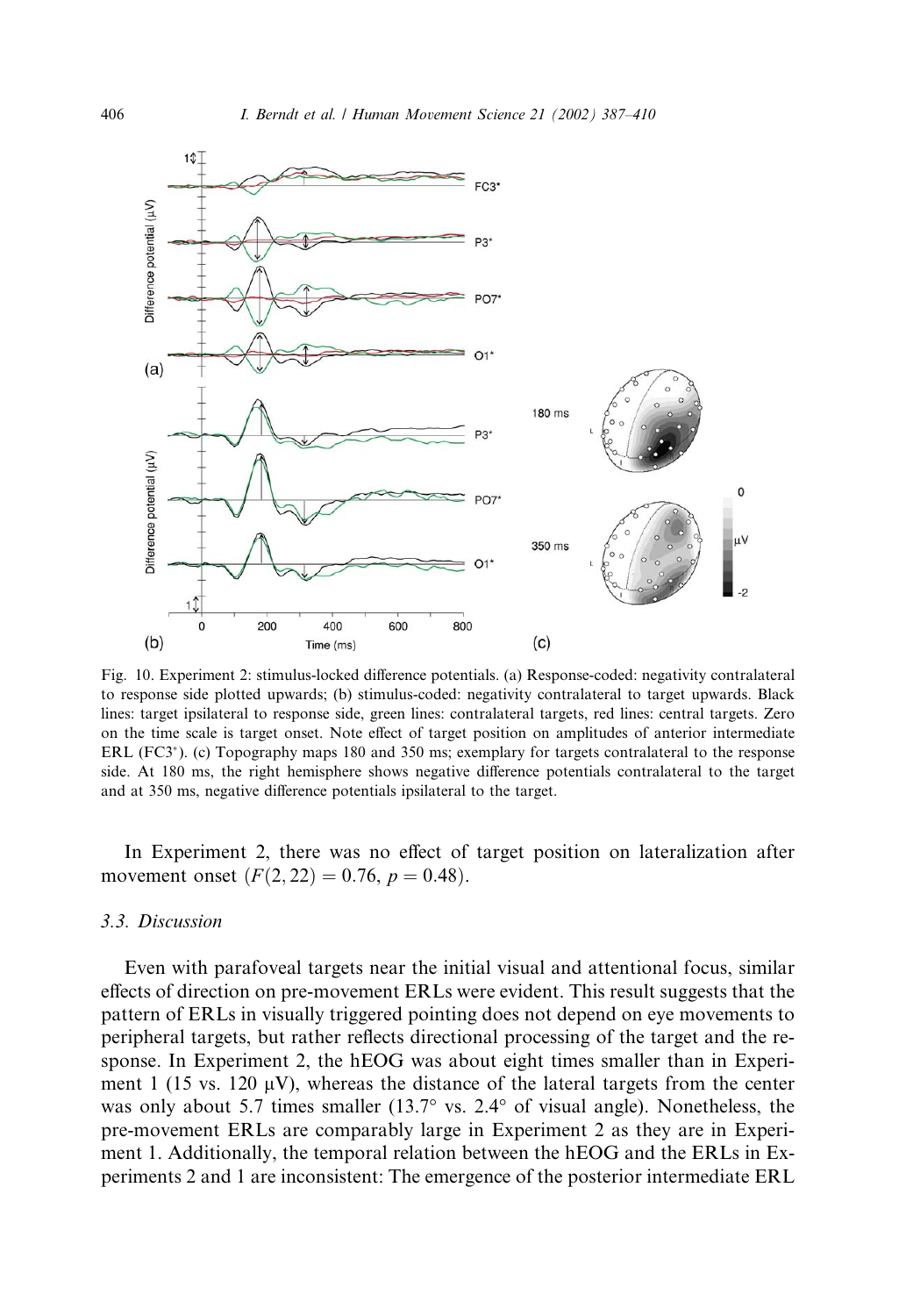in Experiment 1 precedes the plateau of the hEOG, whereas in Experiment 2 it does not. Furthermore, the finding that the hEOG is increased for contralateral targets is not reflected in the ERLs (see Fig. 10 in the stimulus-coded data (b)), which again shows that the relation between the EOG and ERLs are inconsistent. These findings corroborate the notion that the ERLs in the present experiments are not caused by eye movements.

The lateralized N1 tended to be more sharply pronounced with higher amplitudes. This might be due to a facilitation of target detection near the initial focus of attention.

The posterior intermediate ERL component was reduced in extension, compared to Experiment 1. This component most probably reflects the processing of response relevant visuospatial information in posterior parietal cortex. The observed reduction of the ERL might be explained by the fact that target space was more restricted in Experiment 2 with regard to the small eccentricity as well as the missing vertical variation in target positions. Therefore, parietal areas involved in this computation were also more restricted. In addition, the directional requirements of the response were also minimal, which might have contributed to this reduction.

The movement ERL in Experiment 1 was proposed to reflect the involvement of posterior parietal cortex in the directional guidance of movement. The absence of this directional component during movement in Experiment 2, when directional aspects of the movements were minimal, supports this interpretation.

#### 4. General discussion and conclusions

ERLs provide valuable information about the cortical processes during visually triggered pointing movements with especially high resolution in the time domain. These processes include target localization, visuomotor transformation, and directional guidance of the movement. In Experiment 1, we investigated the effect of pointing direction and direction predictability on ERLs. Both factors influenced hemispheric asymmetries. Experiment 2 confirmed directional effects despite considerable reduction of target and pointing laterality.

ERLs captured lateralized visuomotor processing within the fronto-parietal network for reaching: An N1 component over parietal visual areas indicated target localization and an overlapping N2pc was evoked by increased attentional orienting to the target when the direction was predictable. A posterior component preceding movement onset depended on visuomotor integration processes in posterior parietal cortex. Simultaneously, a component at anterior sites reflected context dependent encoding of response direction in premotor cortex.

Furthermore, lateralizations during the pointing movement to peripheral targets reflected visuospatial guidance of the movement in posterior parietal cortex.

Whereas lateralization of activity in parietal and parieto-occipital cortex changed with pointing direction, activity in premotor cortex was consistently higher in the hemisphere contralateral to the response side. Peak latency and amplitude of the premotor component varied with target/pointing direction and predictability. This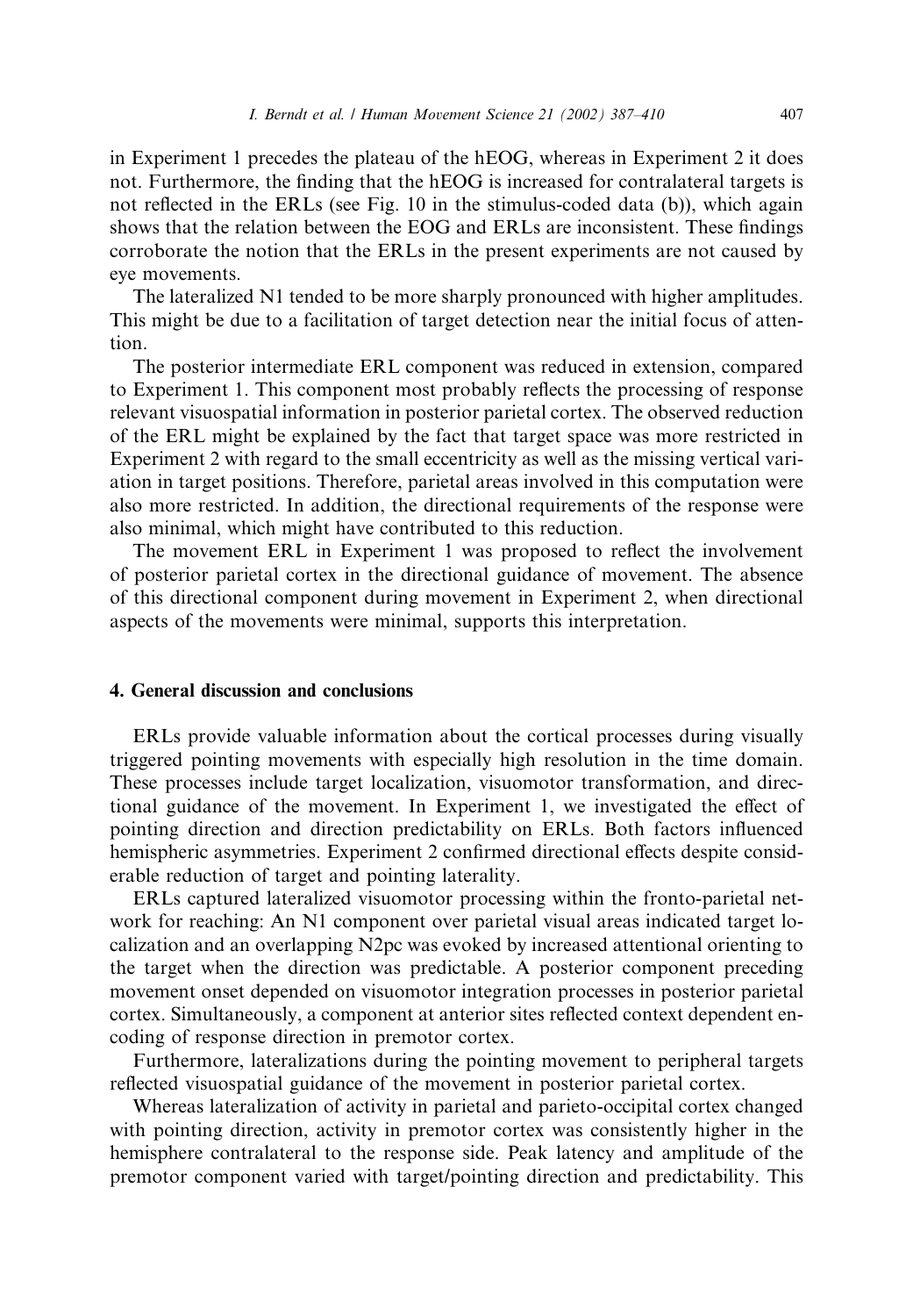component most likely reflected the encoding of spatial information in arm-centered coordinates in premotor cortex. Evidence for this interpretation comes from monkey studies. Neurons in the ventral premotor cortex of primates code the location of a target in space after it had disappeared (Graziano, Hu, & Gross, 1997) and activity in dorsal premotor cortex ultimately encodes the direction of intended reaching movements (Crammond & Kalaska, 1994).

The posterior intermediate component most probably reflected the lateralized sensorimotor integration process in posterior parietal cortex. Posterior parietal cortex is known to be involved in visuomotor coordination and the selection of directed movements (Grafton et al., 1992; Kertzman et al., 1997; Lacquaniti & Caminti, 1998). By neurons with multisensory receptive fields in parietal cortex, sensory locations of stimuli are converted into motor coordinates required for directed movements (Andersen, Snyder, Bradley, & Xing, 1997; Graziano, Cooke, & Taylor, 2000).

The movement ERL over posterior areas during pointing to predictable peripheral targets suggests that posterior parietal cortex is not only involved in directional encoding in the movement preparatory phase, but also in the control of the target directed movement itself.

Predictability of target and pointing direction modified ERLs: On the one hand, visuospatial attention was more strongly focused on the hemifield in which the target would predictably appear. This was reflected in an increase of the N2pc, overlapping the early ERL when target direction was predictable. On the other hand, processing of spatial information was facilitated when target and pointing direction were predictable. The amplitudes of the intermediate components in parietal and premotor cortex decreased with predictable direction. This might the consequence of the reduced relevance of visuospatial information and visuomotor transformation, since spatial codes may have been predefined.

In summary, two directional ERL components preceding movement onset reflected lateralized visuomotor processing in premotor and parietal cortex. The premotor component was evident contralateral to the arm used for pointing and varied in latency and amplitude with pointing direction. It reflected the encoding of spatial information in arm-centered coordinates. The parietal component represented an increase of negativity ipsilateral to the target and indicated the processing of response relevant visuospatial information in posterior parietal cortex. Both components decreased when pointing direction was predictable. This result suggests that the computation of the spatial codes for action is of reduced relevance when they can be predefined.

## **References**

- Andersen, R. A., Snyder, L. H., Bradley, D. C., & Xing, J. (1997). Multimodal representation of space in the posterior parietal cortex and its use in planning movements. Annual Review of Neuroscience, 20, 303–330.
- Clower, M. D., Hoffman, J. M., Votaw, J. R., Faber, T. L., Woods, R. P., & Alexander, G. E.(1996). Role of posterior parietal cortex in the recalibration of visually guided reaching. Nature, 383, 618– 621.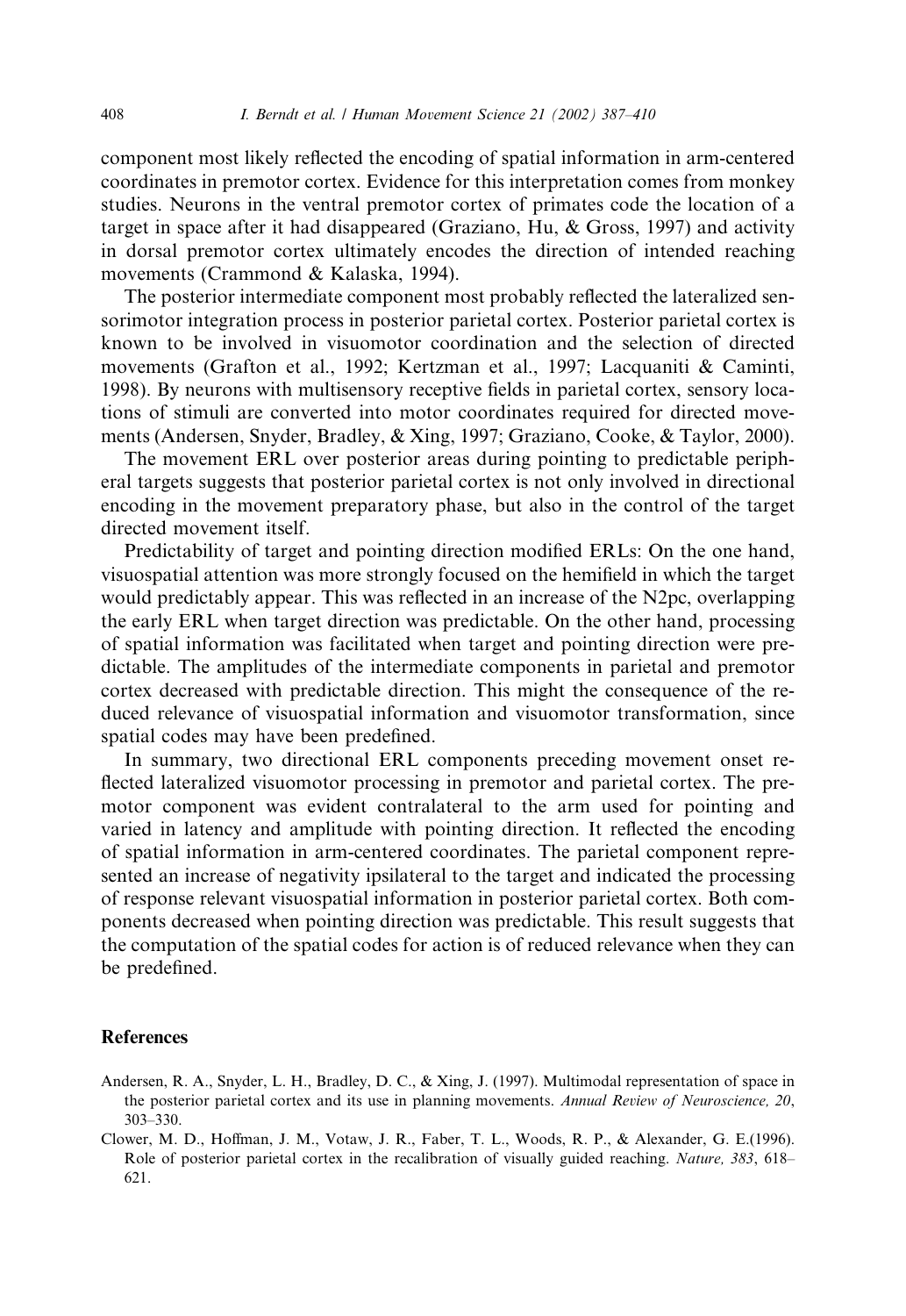- Crammond, D. J., & Kalaska, J. F. (1994). Modulation of preparatory neuronal activity in dorsal premotor cortex due to stimulus-response compatibility. Journal of Neurophysiology, 71, 1281–1284.
- De Jong, R., Wierda, M., Mulder, G., & Mulder, L. J. M. (1988). Use of partial stimulus information in response processing. Journal of Experimental Psychology: Human Perception and Performance, 14, 682–692.
- Deiber, M. P., Passingham, R. E., Colebatch, F. G., Friston, K. J., Nixon, P. D., & Frackowiack, F. S. (1991). Cortical areas and the selection of movement: a study with positron emission tomography. Experimental Brain Research, 84, 393–402.
- Deiber, M. P., Wise, S. P., Honda, M., Catalan, M. J., Grafman, J., & Hallett, M. (1997). Frontal and parietal networks for conditional motor learning: a positron emission tomography study. Journal of Neurophysiology, 78(2), 977–991.
- Desmurget, M., Epstein, C. M., Turner, R. S., Prablanc, C., Alexander, G. E., & Grafton, S. T. (1999). Role of the posterior parietal cortex in updating reaching movements to a visual target. Nature Neuroscience, 2(6), 563–567.
- Eimer, M. (1996). The N2pc component as an indicator of attentional selectivity. Electroencephalography and Clinical Neurophysiology, 99, 225–234.
- Eimer, M. (1999). Attending to quadrants and ring-shaped regions: ERP effects of visual attention in different spatial selection tasks. Psychophysiology, 36, 491–503.
- Fattori, P., Gamberini, M., Kutz, D. F., & Galletti, C. (2001). 'Arm-reaching' neurons in the parietal area V6A of the macaque monkey. European Journal of Neuroscience, 13(12), 2309–2313.
- Fogassi, L., Gallese, V., di Pellegrino, G., Fadiga, L., Gentilucci, M., Luppino, G., Matelli, M., Pedotti, A., & Rizzolatti, G. (1992). Space coding by premotor cortex. Experimental Brain Research, 89, 686– 690.
- Galati, G., Lobel, E., Vallar, G., Berthoz, A., Pizzamiglio, L., & Bihan, D. L. (2000). The neural basis of egocentric and allocentric coding of space in humans: a functional magnetic resonance study. Experimental Brain Research, 133(2), 156–164.
- Galletti, C., Fattori, P., Kutz, D. F., & Battaglini, P. P. (1997). Arm movement-related neurons in the visual area V6A of the macaque superior parietal lobule. *European Journal of Neuroscience*, 9(2), 410– 413.
- Glickstein, M. (2000). How are visual areas of the brain connected to motor areas for the sensory guidance of movements. Trends in Neuroscience, 23, 613–617.
- Grafton, S. T., Mazziotta, J. C., Woods, R. P., & Phelps, M. E. (1992). Human functional anatomy of visually guided finger movements. Brain, 115(2), 565–587.
- Gratton, G., Coles, M. G. H., Sirevaag, E. J., Eriksen, C. W., & Donchin, E. (1988). Pre- and poststimulus activation of response channels: a psychophysiological analysis. Journal of Experimental Psychology: Human Perception and Performance, 14, 331–344.
- Graziano, M. S. A., Cooke, D. F., & Taylor, S. R. (2000). Coding the location of arm by sight. Science, 290, 1782–1786.
- Graziano, M. S. A., Hu, X. T., & Gross, C. G. (1997). Coding the locations of objects in the dark. Science, 277, 239–241.
- Graziano, M. S. A., Yap, G. S., & Gross, C. G. (1994). Coding of visual space by premotor neurons. Science, 266, 1054–1057.
- Johnson, P. B., Ferraina, S., Bianchi, L., & Caminti, R. (1996). Cortical networks for visual reaching: physiological and anatomical organization of frontal and parietal lobe arm regions. Cerebral Cortex, 6, 102–119.
- Kastner, S., & Ungerleider, L. G. (2000). Mechanisms of visual attention in the human cortex. Annual Review of Neuroscience, 23, 315–341.
- Kertzman, C., Schwarz, U., Zeffiro, T. A., & Hallett, M. (1997). The role of posterior parietal cortex in visually guided reaching movements in humans. Experimental Brain Research, 114(1), 170-183.
- Lacquaniti, F., & Caminti, R. (1998). Visuo-motor transformations for arm reaching. European Journal of Neuroscience, 10, 195–203.
- Luck, S. J. (1995). Multiple mechanisms of visual–spatial attention: recent evidence from human electrophysiology. Behavioural Brain Research, 71(1–2), 113–123.